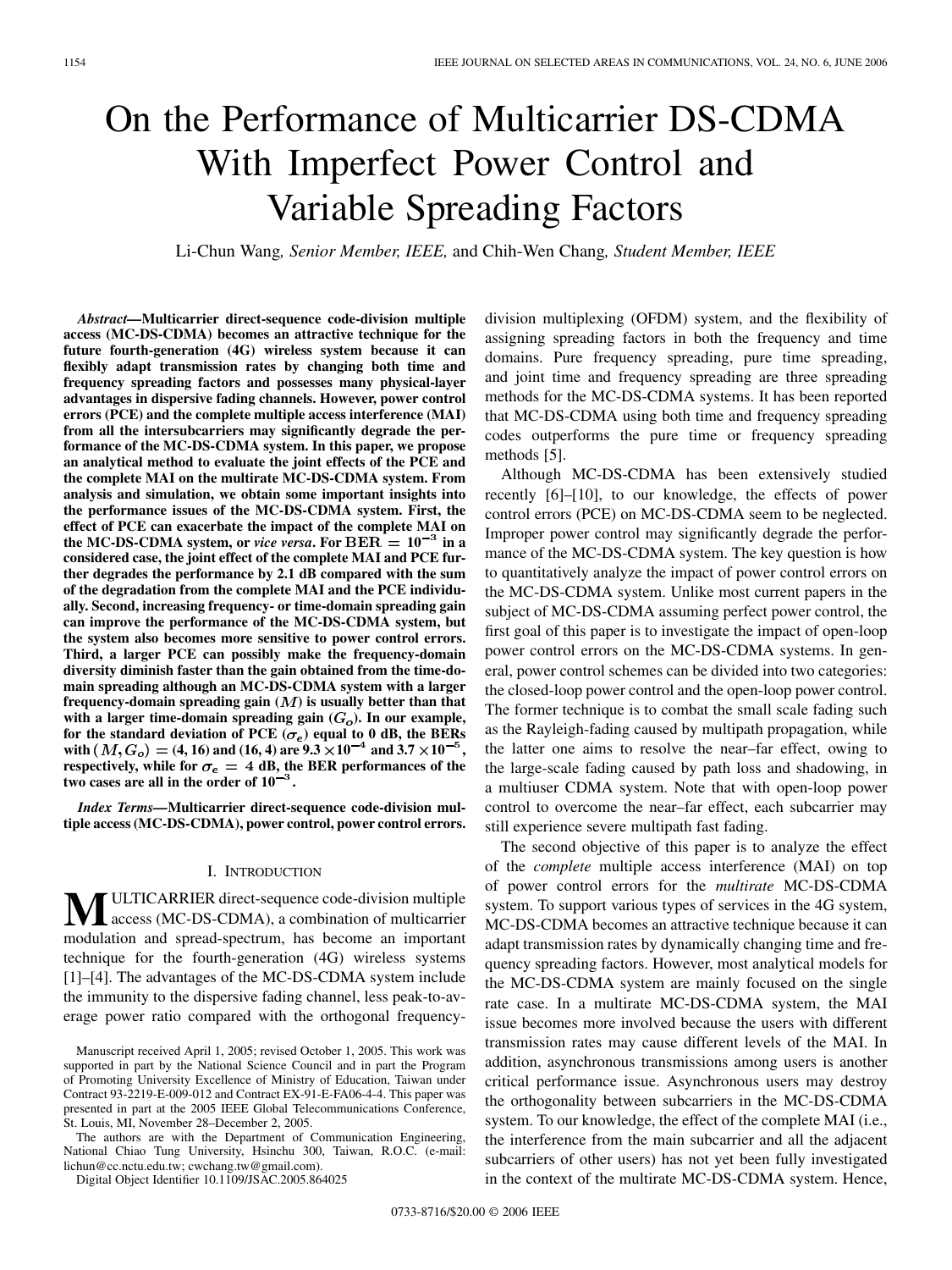we are motivated to develop an analytical model to evaluate the effects of the complete MAI of asynchronous multirate users for the MC-DS-CDMA system.

In the literature, the studies on the performance of the MC-DS-CDMA system subject to power control errors and MAI can be summarized twofold. On the one hand, from the standpoint of MAI, the authors in [\[11](#page-11-0)] analyzed the MAI's effect from the main subcarrier for a single-rate MC-DS-CDMA system. In [\[12](#page-11-0)], the authors analyzed the effect of the other intersubcarriers' MAI in the MC-DS-CDMA system, but only for the single-rate case. The authors in [[13\]](#page-11-0) analyzed the performance of the multirate multicarrier DS-CDMA systems, but considered only the effect of the MAI from the main subcarrier. On the other hand, from the view point of power control errors, most studies for the MC-DS-CDMA systems were performed with the assumption of perfect power control [\[11](#page-11-0)]–[\[13\]](#page-11-0). Although power control has been extensively studied for the single-carrier DS-CDMA system in the literature [[14\]](#page-11-0)–[\[18](#page-11-0)], extending these results from the single-carrier case to the multicarrier case is a nontrivial task because the effect of power control errors in an MC-DS-CDMA system has to be jointly evaluated with the complete MAI from all intersubcarriers.

In summary, in this paper, we develop an analytical model to characterize the joint effects of both the PCE and the complete MAI for the multirate MC-DS-CDMA system. Applying the developed analytical model, we obtain some important insights into the performance issues of the MC-DS-CDMA system. First, when both PCE and the complete MAI are jointly considered, the effect of PCE can exacerbate the impact of complete MAI on MC-DS-CDMA, or *vice versa*. That is, the joint impact of complete MAI and PCE is actually severer than the summation of the performance degradation from the complete MAI and PCE individually. Second, increasing the maximum total spreading gain by either increasing frequencyor time-domain spreading gain can enhance the error rate performance for the multirate MC-DS-CDMA system, but it is necessary to pay attention to the side effect of higher sensitivity to power control errors. Third, for the same total time and frequency spreading gain, an MC-DS-CDMA system with a larger frequency-domain spreading factor outperforms the system with a larger time-domain spreading factor. However, the performance differences between the two are shrunk as power control errors increase.

The rest of this paper is organized as follows. In Section II, we introduce the signal and system models of the MC-DS-CDMA system using both time- and frequency-domain spreading codes. In Section III, we derive the error rate probability for the multirate MC-DS-CDMA system taking into account of the complete MAI. In Section IV, we discuss the impact of PCE on the multi-



 $c_{1}^{(X)}[1]$ 

 $\mathbf{g}_k^{(X)}(t)$ 

 $b_{k,1}^{(X)}$ 

 $cos(\omega_{11}t)$ 

2

Fig. 1. The transmitter structure of the MC-DS-CDMA system using timeand frequency-domain spreading codes.

rate MC-DS-CDMA system. Numerical results are provided in Section V. Section VI gives concluding remarks.

## II. SYSTEM MODEL

## *A. Transmitted Signal*

The transmitter structure in the MC-DS-CDMA system using both time- and frequency-domain spreading codes is shown in Fig. 1. First, the serial-to-parallel process converts a data stream with the duration of  $T_{b,k}^{(\mathbf{X})}$  to U slower parallel with bit duration  $T_k^{(\mathbf{X})} = UT_{b,k}^{(\mathbf{X})}$ , where k is the user index and the user group  $X \in A, B, C$  will be defined later. After the serial-toparrel processing, unlike that the original data stream is transmitted in a frequency-selective fading channel, each substream is now transmitted in a frequency flat (or nondispersive) fading channel. In the next step, the data in each substream are spread by a time-domain spreading code  $g_k^{(\mathbf{X})}(t)$ . Being copied to M subcarriers, each substream is multiplied by a frequency-domain spreading code  $\{c_k^{(\mathbf{X})}[j]\}.$ 

The transmitted signal of user k in group  $X$  can be expressed in (1) shown at the bottom of the page, where  $P_k^{(X)}$ and  $\lambda_k^{(\Lambda)}$ , respectively, represent the transmitted power and the PCE, while  $\{f_{i,j}\}\$ and  $\{\varphi_{k,j}^{(\mathbf{A})}\}$  represent the subcarrier frequency and the initial phase for the  $j$ th carrier of the  $i$ th substream, respectively. The waveform in the  $i$ th substream consists of a sequence of independent rectangular pulses with duration  $T_k^{(\mathbf{X})}$ , where  $b_{k,i}^{(\mathbf{A})}[h] = \pm 1$  with equal probability. The time-domain spreading code  $g_k^{(\mathbf{A})}(t) = \sum_{\ell=-\infty}^{\infty} g_k^{(\mathbf{A})}[\ell] P_{T_c}(t-\ell T_c)$  rep-

$$
s_k^{(\mathbf{X})}(t) = \sum_{i=1}^{U} \sum_{j=1}^{M} \sqrt{\frac{2\lambda_k^{(\mathbf{X})} P_k^{(\mathbf{X})}}{M}} b_{k,i}^{(\mathbf{X})}(t) g_k^{(\mathbf{X})}(t) c_k^{(\mathbf{X})}[j] \cos(2\pi f_{i,j} t + \varphi_{k,i,j}^{(\mathbf{X})})
$$
(1)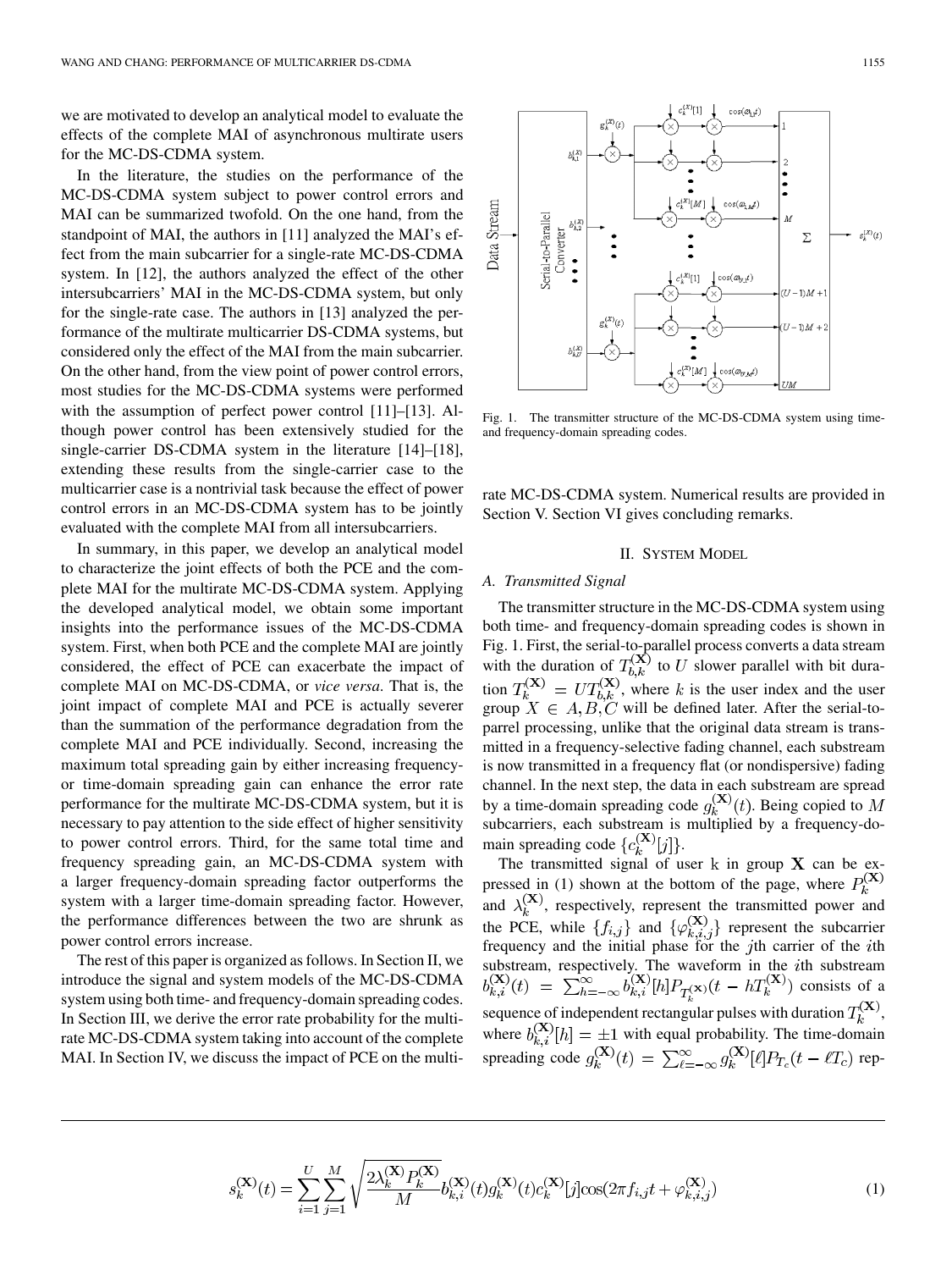resents the chip sequence of the rectangular pulses of duration , where  $g_k^{(\mathbf{A})}[\ell] = \pm 1$  with equal probability. Note that the time-domain spreading factor of user k in the group  $X$  is  $G_k^{(X)} = T_k^{(X)}/T_c$ .

The user group **X** is defined as follows. Let  $g_o(t)$  and  $c_o[j]$ be the time-domain spreading code and frequency-domain spreading code of the reference user, respectively. As in [[11\]](#page-11-0), we categorize the interfering users into three groups.

- 1) Group **A**: the user utilizing a time-domain spreading code and a frequency-domain spreading code .
- 2) Group **B**: the user utilizing a time-domain spreading code  $a_k^{(\mathbf{B})}(t) \neq g_o(t)$  and a frequency-domain spreading code  $g_k^{(B)}(t) \neq g_o(t)$ <br>  $c_k^{(B)}[j] = c_o[j].$
- 3) Group **C**: the user utilizing a time-domain spreading code and a frequency-domain spreading code .

Noteworthily,  $g_k^{(\mathbf{X})}(t) \neq g_o(t)$  (or  $c_k^{(\mathbf{X})}[j] \neq c_o[j]$ ) can also be the case with the same particular pseudonoise sequence offset by two different values.

## *B. Received Signal*

Since each substream is sent in the flat Rayleigh-fading channel, the received signal of the reference user (denoted by  $r<sub>o</sub>$ ), can be expressed in (2) shown at the bottom of the page, where  $P_0$  and  $\lambda_0$ , respectively, represent the transmitted power and the PCE of the reference user;  $\alpha_{o,i,j}$  and  $\alpha_{k,i,j}^{(\mathbf{X})}$  are the channel's amplitude of the reference user and that of the  $k$ th user in group **X**, respectively;  $\tau_o$  is the propagation delay for the reference user which is assumed to be  $\tau_o = 0$  without loss of generality;  $\tau_k^{(\mathbf{X})}$  is the misalignment with respect to the reference user, which is uniformly distributed in the time interval  $[0, T_k^{(\mathbf{X})}$ ;  $K_{\mathbf{X}}$  is the number of users in the group **X**; and  $n(t)$ is the white Gaussian noise with double-sided power spectrum density of  $N_0/2$ . In (2),  $\phi_{o,i,j} = \varphi_{o,i,j} + \psi_{o,i,j} - 2\pi f_{i,j} \tau_o$  and are uniformly distributed in [0,  $2\pi$ ), where  $\varphi_{o,i,j}$  and  $\psi_{o,i,j}$  are the initial phase and the channel's phase of the reference user, and  $\varphi_{k,i,j}^{(\mathbf{X})}$  and  $\psi_{k,i,j}^{(\mathbf{X})}$  are those for the  $k$ th user in group  $X$ , respectively.

The receiver structure of the MC-DS-CDMA system using time-domain and frequency-domain spreading codes is shown in Fig. 2. Without loss of generality, let the bit of interest be the first bit in the sth substream of the reference user (denoted by  $b_{o,s}[0]$ ). After time-domain despreading, the output variable in



Fig. 2. The receiver structure of the MC-DS-CDMA system using time- and frequency-domain spreading codes.

the  $v$ th subcarrier of the  $s$ th substream for the reference user can be expressed as

$$
Y_{o,s,v} = \int_{0}^{T_o} r_o(t) \beta_{o,s,v} g_o(t) c_o[v] \cos(2\pi f_{s,v} t + \phi_{o,s,v}) dt
$$
  
=  $\sqrt{\frac{\lambda_o P_o}{2M}} T_o \{b_{o,s}[0] \alpha_{o,s,v} \beta_{o,s,v}$   
+  $\sum_{\mathbf{X} \in \{\mathbf{A}, \mathbf{B}, \mathbf{C}\}} \left[ \sum_{k=1}^{K_{\mathbf{X}}} I_{\mathbf{X},k}^{(1)} + \sum_{k=1}^{K_{\mathbf{X}}} \underbrace{\sum_{i=1}^{U} \sum_{j=1}^{M}}_{j \neq v \text{ for } i=s} I_{\mathbf{X},k}^{(2)} \right] + n_{s,v}$  (3)

where  $P_0$  and  $T_0$  are the transmit power and the bit duration of the reference user;  $\beta_{o,s,v}$  is the weights for a certain combining scheme;  $I_{\mathbf{X},k}^{(1)}$  and  $I_{\mathbf{X},k}^{(2)}$  denote the MAI from the main subcarrier and that from other intersubcarriers, respectively; and  $n_{s,v}$  is the white Gaussian noise with zero mean and variance of  $(|\beta_{o,s,v}|^2/2\lambda_o)(E_o/MN_0)^{-1}$ , where  $E_o = P_oT_o$  is the bit energy of the reference user. Combining  $M$  subcarriers, the decision variable of  $b_{o,s}[0]$  for the reference user becomes

$$
Y_{o,s} = \sum_{v=1}^{M} Y_{o,s,v}
$$
 (4)

where  $Y_{o,s,v}$  is given in (3).

$$
r_o(t) = \sum_{i=1}^{U} \sum_{j=1}^{M} \sqrt{\frac{2\lambda_o P_o}{M}} \alpha_{o,i,j} b_{o,i}(t-\tau_o) g_o(t-\tau_o) c_o[j] \cos(2\pi f_{i,j}t + \phi_{o,i,j})
$$
  
+ 
$$
\sum_{\mathbf{X} \in \{\mathbf{A}, \mathbf{B}, \mathbf{C}\}} \sum_{k=1}^{K_{\mathbf{X}}} \sum_{i=1}^{U} \sum_{j=1}^{M} \sqrt{\frac{2\lambda_k^{(\mathbf{X})} P_k^{(\mathbf{X})}}{M}} \alpha_{k,i,j}^{(\mathbf{X})} b_{k,i}^{(\mathbf{X})}(t-\tau_k^{(\mathbf{X})}) \times g_k^{(\mathbf{X})}(t-\tau_k^{(\mathbf{X})}) c_k^{(\mathbf{X})}[j] \cos(2\pi f_{i,j}t+\phi_{k,i,j}^{(\mathbf{X})}) + n(t) (2)
$$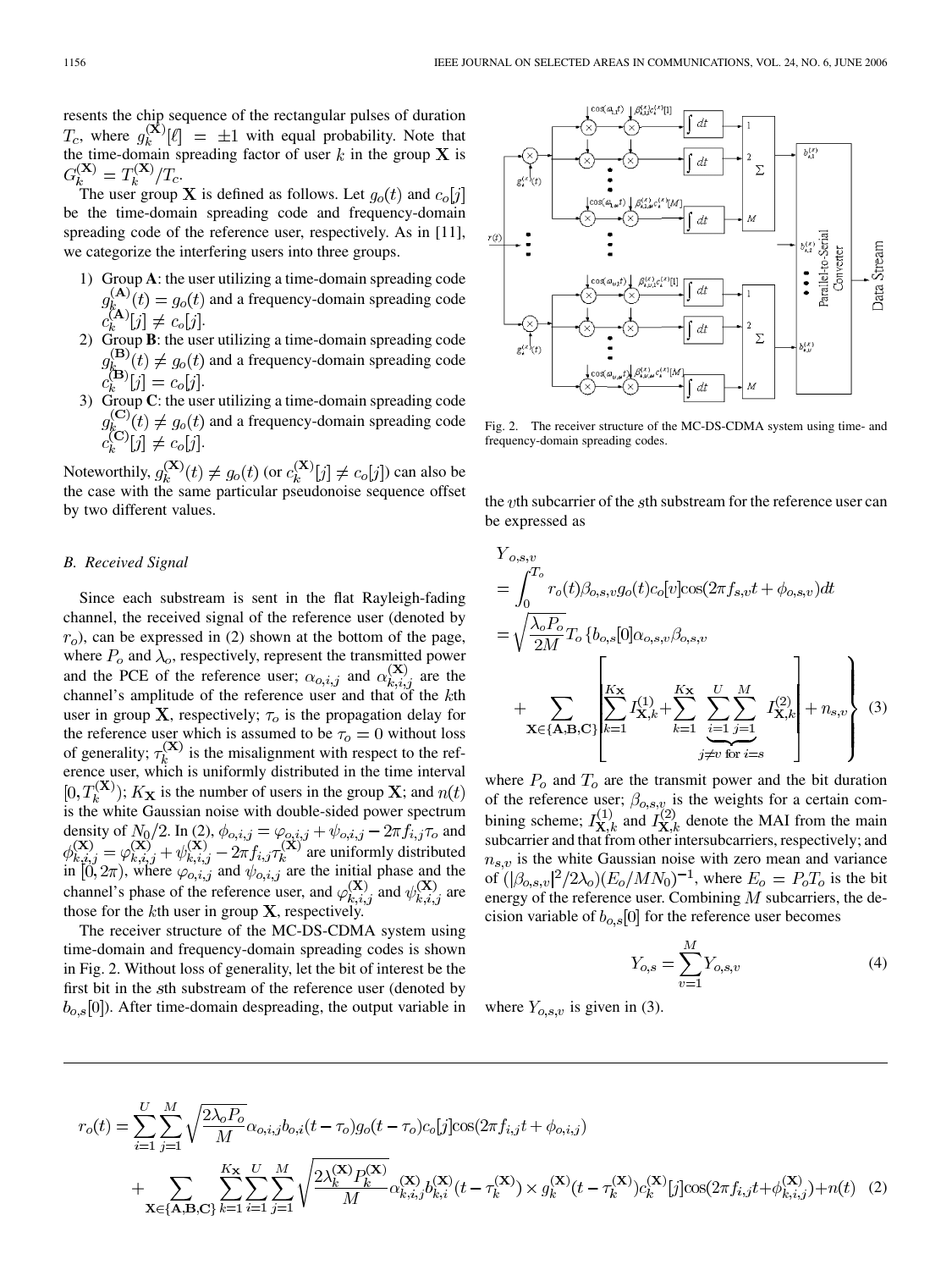## *C. Assumption*

To make  $Y_{o,s}$  have the maximal diversity combining gain, we assume that the associated  $M$  subcarriers in (4) experience independent fading. For this purpose, any two neighboring subcarriers in the same substream are at least separated by the maximal coherent bandwidth, denoted by  $\max(BW_c)$ . Denote  $\Delta_f$  the minimal frequency spacing between any two adjacent substreams with the same subcarrier index. Then,  $f_{i,j}$  (the frequency of the j<sup>th</sup> subcarrier of the *i*th substream) can be determined by the following rule:

$$
f_{i,j} = f_o + [(i-1) + (j-1)U]\Delta_f, \text{ for } \begin{cases} 1 \le i \le U \\ 1 \le j \le M \end{cases}
$$
 (5)

where  $f_0$  is the main carrier frequency. In order to achieve the maximum diversity combining gain in (4), the following condition:

$$
U\Delta_f \ge \max(BW_c) \tag{6}
$$

should be satisfied, where  $U$  is the size of the serial-to-parallel process. Note that the system bandwidth is proportional to  $UMG<sub>o</sub>/T<sub>o</sub>$ . For a fixed total number of subcarriers  $(UM)$ , U should be large enough to satisfy the condition of  $(6)$ . Otherwise, the assumption of independent subcarriers may become less realistic.

## III. EFFECT OF COMPLETE MAI ON BIT-ERROR RATE (BER) PERFORMANCE

#### *A. Motivation*

The complete MAI in a multirate MC-DS-CDMA system is defined as the sum of the other users's interference form their main subcarrier and all the other intersubcarriers. For any two synchronous transmissions at subcarriers  $f_{s,v}$  and  $f_{i,j}$  with the initial phase  $\phi_{s,v}$  and  $\phi_{i,j}$ , respectively, the orthogonality requirement

$$
\int_0^{T_c} \cos(2\pi f_{s,v} t + \phi_{s,v}) \cos(2\pi f_{i,j} t + \phi_{i,j}) dt = 0 \tag{7}
$$

can be fulfilled if the following condition is sustained:

$$
|f_{s,v} - f_{i,j}| = \frac{h}{T_c} \tag{8}
$$

where h is nonzero positive integer and  $T_c$  is the chip duration.



Fig. 3. An illustrative example of intersubcarrier interference for asynchronous users, where the misalignment between the reference user  $o$  and the interfering user k in group **X** by  $\tau$ .

However, for asynchronous users, the orthogonality condition between subcarriers can not be held anymore. Assume that the reference user and the interfering user  $k$  in group  $X$  is misaligned by  $\tau$ , where  $0 < \tau < T_c$ . As shown in Fig. 3, we consider the  $(n + 1)$ th chip of the reference user, during which the interfering user sends part of the  $(m + 1)$ th chip and part of the  $(m+2)$ th chip. Recall that  $g_o[n]$  denotes the  $(n+1)$ th chip of the spreading code of the reference user and  $g_k^{(\mathbf{X})}[m]$  denotes the  $(m+1)$ th chip of the spreading code of the interfering user. Suppose that the reference and the interfering users transmit data at subcarriers  $f_{s,v}$  and  $f_{i,j}$ , respectively, and define the unit step function  $H(t)$  as

$$
H(t) = \begin{cases} 1, & t \ge 0 \\ 0, & t < 0 \end{cases} . \tag{9}
$$

We can express the cross correlation between the two subcarriers  $f_{s,v}$  and  $f_{i,j}$  during the  $(n + 1)$ th chip as shown in (10) at the bottom of the page, where  $\xi$  is a nonzero value. Clearly, the orthogonality between subcarriers of the two users can no longer be ensured for asynchronously transmitted data. Thus, in addition to the MAI from the main subcarrier in an MC-DS-CDMA system, it is also important to evaluate this kind of other intersubcarriers' MAI.

#### *B. BER Performance*

We denote the MAI from the main subcarrier by  $I_{\mathbf{X},k}^{(1)}$  and the MAI from other intersubcarriers, by  $I_{\mathbf{X},k}^{(2)}$ , respectively. As in [\[7](#page-11-0)] and [\[12](#page-11-0)], both types of MAIs are modeled by a zero-mean Gaussian random variable. Because  $I_{\mathbf{X},k}^{(1)}$  can be obtained from  $I_{\mathbf{X},\mathbf{k}}^{(2)}$  by letting  $f_{i,j} = f_{s,v}$ , we first analyze  $I_{\mathbf{X},\mathbf{k}}^{(2)}$ . To analyze the MAI in the case of multirate transmissions, we further consider two scenarios according to the relationship between  $T<sub>o</sub>$  (the bit

$$
\int_{nT_c}^{(n+1)T_c} g_o[n] \cos(2\pi f_{s,v}t + \phi_{s,v}) \left[ g_k^{(\mathbf{X})}[m][H(nT_c) - H(nT_c + \tau)] \right]
$$
  
+
$$
g_k^{(\mathbf{X})}[m+1][H(nT_c + \tau) - H((n+1)T_c)] \right] \cos(2\pi f_{i,j}(t-\tau) + \phi_{i,j}) dt
$$
  
=
$$
g_o[n] g_k^{(\mathbf{X})}[m] \int_{nT_c}^{nT_c+\tau} \cos(2\pi f_{s,v}t + \phi_{s,v}) \cos(2\pi f_{i,j}t + \phi_{i,j} - 2\pi f_{i,j}\tau) dt
$$
  
+
$$
g_o[n] g_k^{(\mathbf{X})}[m+1] \times \int_{nT_c+\tau}^{(n+1)T_c} \cos(2\pi f_{s,v}t + \phi_{s,v}) \cos(2\pi f_{i,j}t + \phi_{i,j} - 2\pi f_{i,j}\tau) dt
$$
  
=
$$
\begin{cases} \xi \neq 0, & \text{when } g_o[n] g_k^{(\mathbf{X})}[m] \neq g_o[n] g_k^{(\mathbf{X})}[m+1] \\ 0, & \text{otherwise} \end{cases}
$$
(10)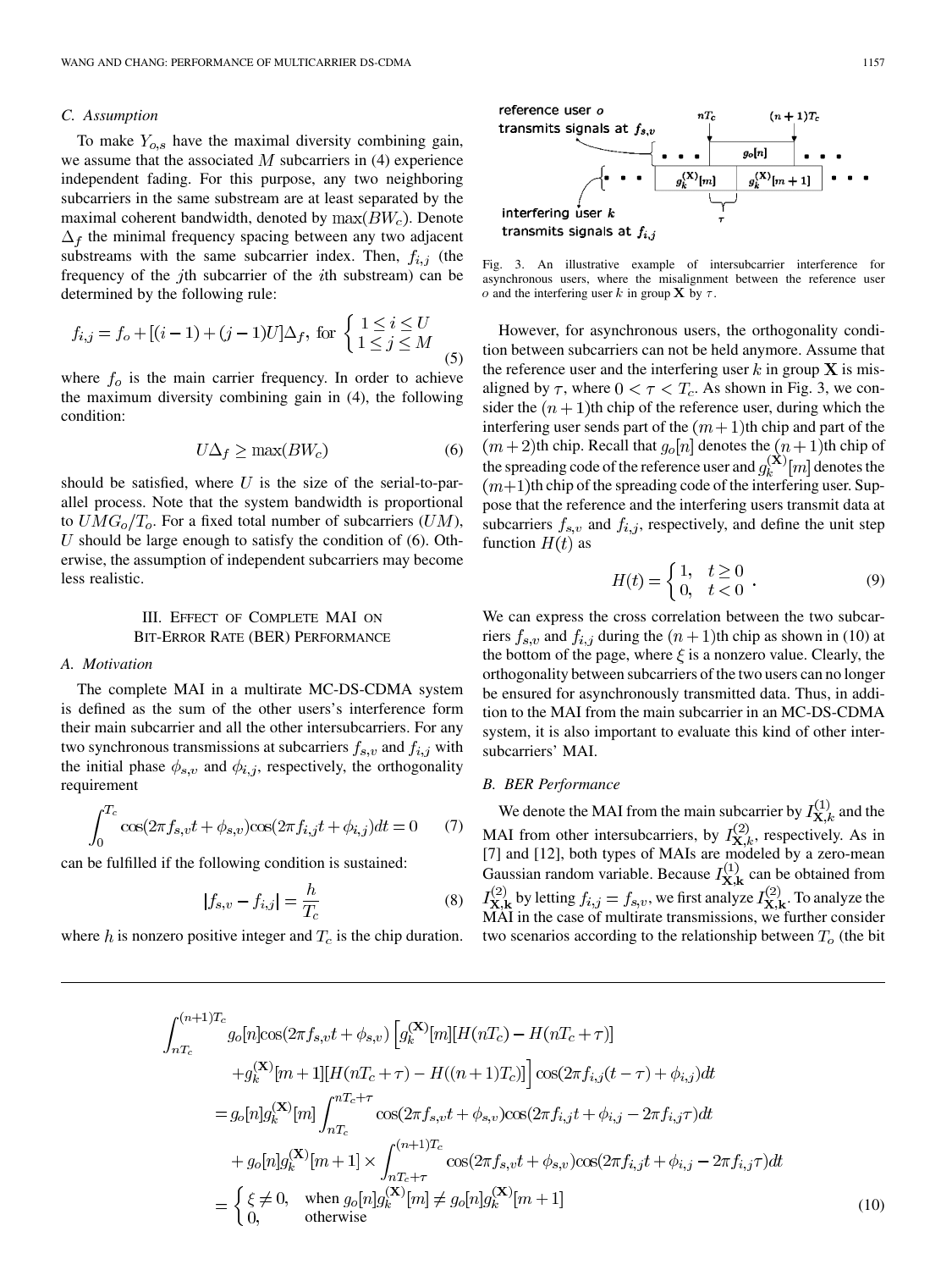duration of the reference user) and  $T_k^{(\mathbf{X})}$  (bit duration of the interfering user).

*1) Other Intersubcarriers' MAI From Low Data Rate Users:* In this case  $T_o \n\t\leq T_k^{(\mathbf{A})}$ . Since  $\tau_k^{(\mathbf{A})}$  is uniformly distributed in the interval  $[0, T_k^{(\mathbf{\Lambda})})$ ,  $\tau_k^{(\mathbf{\Lambda})}$  may fall into two possible regions: a)  $0 \leq \tau_k^{(1)}$  <  $T_o$  and b)  $T_o \leq \tau_k^{(1)}$  <  $T_k^{(1)}$ . Clearly, the probability of  $\tau_k^{(\mathbf{A})}$  falling in region a) is

$$
P(0 \le \tau_k^{(\mathbf{X})} < T_o) = \frac{T_o}{T_k^{(\mathbf{X})}}\tag{11}
$$

and that of  $\tau_k^{(X)}$  falling in region b) is

$$
P(T_o \le \tau_k^{(\mathbf{X})} < T_k^{(\mathbf{X})}) = \frac{T_k^{(\mathbf{X})} - T_o}{T_k^{(\mathbf{X})}}.\tag{12}
$$

Denote  $I_{\mathbf{X},k}^{(2)}$  and  $I_{\mathbf{X},k}^{(2)}$  the MAI from other intersubcarriers in cases a) and b), respectively. Let  $b_{o,s}[0]$  be the bit of interest. Referring to  $(3)$  and  $(10)$ , the MAI from the *j*th subcarrier of the *i*th substream  $(f_{i,j})$  to the desired vth subcarrier of the sth substream  $(f_{s,v})$  can be expressed in (13) shown at the bottom of the page, where  $\theta_{k,i,j}^{(k)} = \phi_{k,i,j}^{(k)} - \phi_{o,s,v}$  is uniformly distributed in [0,  $2\pi$ ]

$$
R(\tau_k^{(\mathbf{X})}, \theta_{k,i,j}^{(\mathbf{X})})
$$
  
= 
$$
\int_0^{\tau_k^{(\mathbf{X})}} g_k^{(\mathbf{X})} (t - \tau_k^{(\mathbf{X})}) g_o(t) \cos(2\pi (f_{i,j} - f_{s,v}) t + \theta_{k,i,j}^{(\mathbf{X})}) dt;
$$
 (14)

$$
\widetilde{R}(\tau_k^{(\mathbf{X})}, \theta_{k,i,j}^{(\mathbf{X})})
$$
\n
$$
= \int_{\tau_k^{(\mathbf{X})}}^{T_o} g_k^{(\mathbf{X})}(t - \tau_k^{(\mathbf{X})}) g_o(t) \cos(2\pi (f_{i,j} - f_{s,v})t + \theta_{k,i,j}^{(\mathbf{X})}) dt.
$$
\n(15)

Similarly, we can express  $I_{\mathbf{X},k}^{(2)''}$  as

$$
I_{\mathbf{X},k}^{(2)''} = \sqrt{\frac{\lambda_k^{(\mathbf{X})} P_k^{(\mathbf{X})}}{\lambda_o P_o} \frac{\alpha_{k,i,j}^{(\mathbf{X})} \beta_{o,s,v} c_k^{(\mathbf{X})}[j] c_o[v]}{T_o} \left[ b_{k,i}^{(\mathbf{X})}[-1] \times R(T_o, \theta_{k,i,j}^{(\mathbf{X})}) \right]}
$$
(16)

where

$$
R(T_o, \theta_{k,i,j}^{(\mathbf{X})}) =
$$
  

$$
\int_0^{T_o} g_k^{(\mathbf{X})} (t - \tau_k^{(\mathbf{X})}) g_o(t) \times \cos(2\pi (f_{i,j} - f_{s,v})t + \theta_{k,i,j}^{(\mathbf{X})}) dt.
$$
 (17)

Note that (16) only exists for the multirate transmissions, which is not seen in the single rate case. Because it is assumed that

the MAI can be approximated by a Gaussian distributed random variable, we express the variance of  $I_{\mathbf{X},k}^{(2)'}$  and  $I_{\mathbf{X},k}^{(2)''}$  as follows:

$$
\text{Var}[I_{\mathbf{X},k}^{(2)'}] = \frac{\overline{\lambda}P_k^{(\mathbf{X})}}{\lambda_o P_o} \frac{E[(\alpha_{k,i,j}^{(\mathbf{X})})^2] \beta_{o,s,v}^2}{T_o^2} \{\text{Var}[R(\tau_k^{(\mathbf{X})}, \theta_{k,i,j}^{(\mathbf{X})})] + \text{Var}[\widetilde{R}(\tau_k^{(\mathbf{X})}, \theta_{k,i,j}^{(\mathbf{X})})]\} \quad (18)
$$

and

$$
\text{Var}[I_{\mathbf{X},k}^{(2)''}] = \frac{\bar{\lambda}P_k^{(\mathbf{X})}}{\lambda_o P_o} \frac{E[(\alpha_{k,i,j}^{(\mathbf{X})})^2] \beta_{o,s,v}^2}{T_o^2} \{\text{Var}[R(T_o, \theta_{k,i,j}^{(\mathbf{X})})]\}.
$$
\n(19)

The detail derivations of  $R(\tau_k^{(\mathbf{X})}, \theta_{k,i,j}^{(\mathbf{X})}), \widetilde{R}(\tau_k^{(\mathbf{X})}, \theta_{k,i,j}^{(\mathbf{X})})$ , and  $R(T_o, \theta_{k,i,j}^{(\mathbf{X})})$  can be found in Appendices A and B. Note that for the flat Rayleigh-fading channel. The distributions of power control errors among all the users are assumed to be the same. Denote  $\bar{\lambda} = E[\lambda_k^{(\bar{X})}]$  the average power control error. After some derivations, we can have

$$
\begin{split} \text{Var}[I_{\mathbf{X},k}^{(2)}] &= \text{Var}[I_{\mathbf{X},k}^{(2)''}] \\ &= \frac{\bar{\lambda}P_k^{(\mathbf{X})}}{\lambda_o P_o} \frac{\beta_{o,s,v}^2}{2G_o \pi^2 [(i-s) + (j-v)U]^2}. \end{split} \tag{20}
$$

From (11), (12), (19), and (20), it is followed that:

$$
\operatorname{Var}[I_{\mathbf{X},k}^{(2)}] = \operatorname{Var}[I_{\mathbf{X},k}^{(2)'}] P(0 \le \tau_k^{(\mathbf{X})} < T_o)
$$
\n
$$
+ \operatorname{Var}[I_{\mathbf{X},k}^{(2)''}] P(T_o \le \tau_k^{(\mathbf{X})} < T_k^{(\mathbf{X})}) \tag{21}
$$
\n
$$
= \frac{\bar{\lambda} P_k^{(\mathbf{X})}}{\lambda_o P_o} \frac{\beta_{o,s,v}^2}{2G_o \pi^2 [(i-s) + (j-v)U]^2}. \tag{22}
$$

*2) Other Intersubcarriers' MAI From High Data Rate Users:* In this case,  $T_o > T_k^{(\mathbf{X})}$ . Assume  $T_o = LT_k^{(\mathbf{X})}$ , where L is a positive integer. Similarly, be referring to (3) and (10), we express the MAI from the  $j$ th subcarrier of the  $i$ th substream  $(f_{i,j})$  to the desired vth subcarrier of the sth substream  $(f_{s,v})$ as follows in (23) shown at the bottom of the next page, where (24)–(25) are shown at the bottom of the next page. Note that (23) exists only for the multirate transmissions. Following the procedures of deriving (20), we obtain

$$
\text{Var}[I_{\mathbf{X},k}^{(2)}] = \frac{\bar{\lambda}P_k^{(\mathbf{X})}}{\lambda_o P_o} \frac{\beta_{o,s,v}^2}{2G_o \pi^2 [(i-s) + (j-v)U]^2}.
$$
 (26)

*3) Main Subcarriers' MAI:* Let  $z = (i - s) + (j - v)U$  in (26). Referring to [\[12](#page-11-0)], we can obtain the variance of the main subcarriers' MAI from the low or high data rate users as

$$
\text{Var}[I_{\mathbf{X},k}^{(1)}] = \lim_{z \to 0} \text{Var}[I_{\mathbf{X},k}^{(2)}] = \frac{\bar{\lambda}}{\lambda_o} \frac{P_k^{(\mathbf{X})}}{P_o} \frac{\beta_{o,s,v}^2}{3G_o}. \tag{27}
$$

$$
I_{\mathbf{X},k}^{(2)'} = \sqrt{\frac{\lambda_k^{(\mathbf{X})} P_k^{(\mathbf{X})}}{\lambda_o P_o}} \frac{\alpha_{k,i,j}^{(\mathbf{X})} \beta_{o,s,v} c_k^{(\mathbf{X})} [j] c_o[v]}{T_o}
$$
  
 
$$
\times \int_0^{T_o} b_{k,i}^{(\mathbf{X})} (t - \tau_k^{(\mathbf{X})}) g_k^{(\mathbf{X})} (t - \tau_k^{(\mathbf{X})}) g_o(t) \cos(2\pi (f_{i,j} - f_{s,v}) t + \theta_{k,i,j}^{(\mathbf{X})}) dt
$$
  
 
$$
= \sqrt{\frac{\lambda_k^{(\mathbf{X})} P_k^{(\mathbf{X})}}{\lambda_o P_o}} \frac{\alpha_{k,i,j}^{(\mathbf{X})} \beta_{o,s,v} c_k^{(\mathbf{X})} [j] c_o[v]}{T_o} \left[ b_{k,i}^{(\mathbf{X})} [-1] R(\tau_k^{(\mathbf{X})}, \theta_{k,i,j}^{(\mathbf{X})}) + b_{k,i}^{(\mathbf{X})} [0] \widetilde{R}(\tau_k^{(\mathbf{X})}, \theta_{k,i,j}^{(\mathbf{X})}) \right]
$$
(13)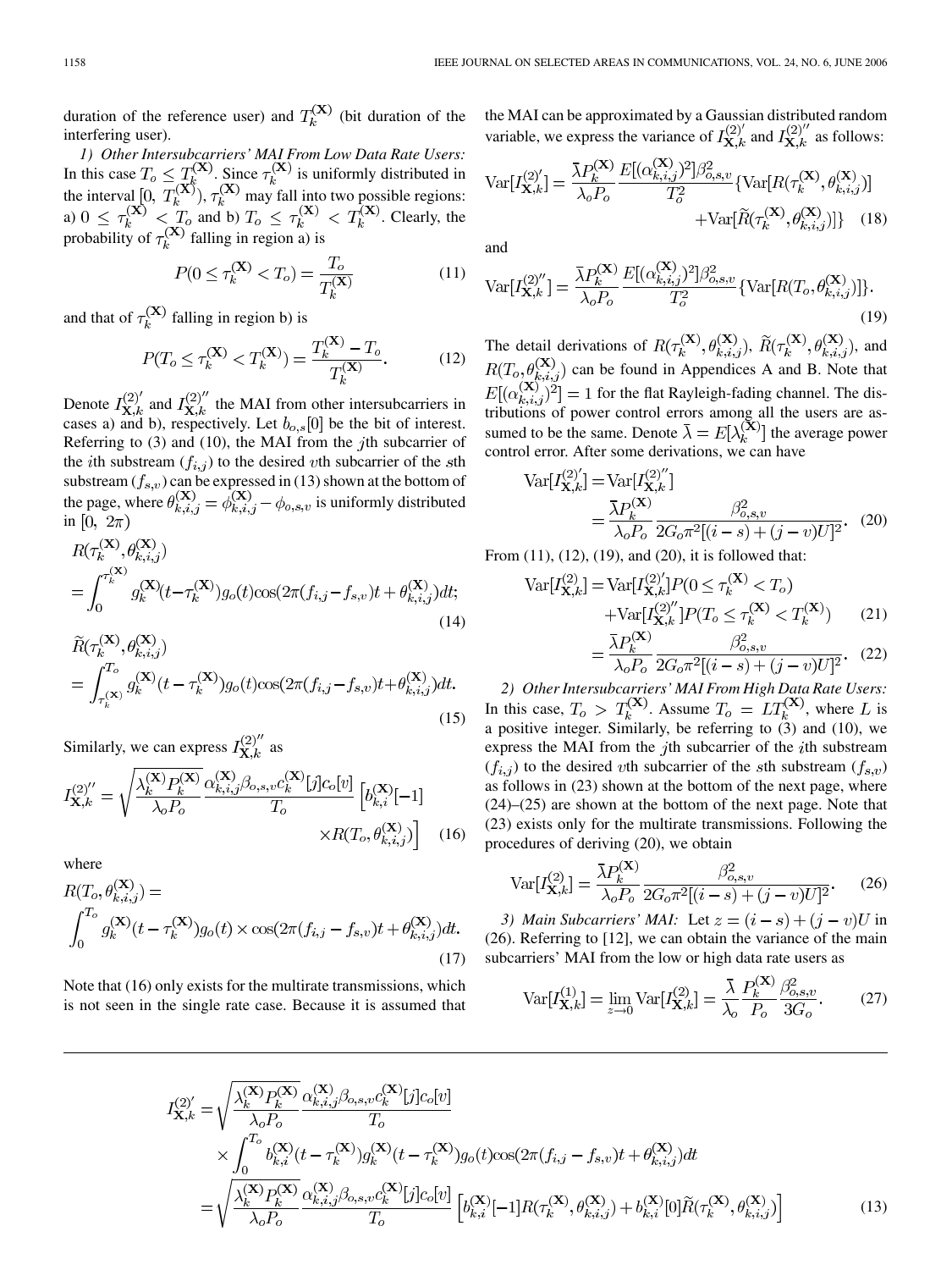Note that in (22), (26), and (27), the effects of multirate transmissions and PCE are included in  $P_k^{(\mathbf{X})}/P_o$  and  $\bar{\lambda}/\lambda_o$ , respectively.

# *C. The Statistics of the Decision Variable*

Consider the maximum ratio combining scheme and choose the weighting factor  $(\beta_{o,s,v})$  as the complex conjugate of the channel response of the reference user  $(\alpha_{o,s,v})$ . The decision variable  $Y_{o,s}$  is also a Gaussian distributed random variable since the MAI is modeled by a Gaussian distributed random variable. Combining (3), (4), (26), and (27) and averaging  $Y_{o,s}$ over s and v, we can express the mean and the variance of  $Y_{o,s}$ with a frequency-domain spreading factor  $M$  as follows:

$$
E[Y_{o,s}] = b_{o,s}[0] \sum_{v=1}^{M} |\alpha_{o,s,v}|^2
$$
 (28)

and

$$
\text{Var}[Y_{o,s}] = \left[ \frac{1}{2\lambda_o} \left( \frac{E_o}{MN_0} \right)^{-1} + \sum_{\mathbf{X} \in \{\mathbf{A}, \mathbf{B}, \mathbf{C}\}} \sum_{k=1}^{K_{\mathbf{X}}} \frac{\bar{\lambda}}{\lambda_o} \frac{P_k^{(\mathbf{X})}}{P_o G_o} \times \left( \frac{1}{3} + (UM - 1)I_{oc} \right) \right] \sum_{v=1}^{M} |\alpha_{o,s,v}|^2 \tag{29}
$$

where

$$
I_{oc} = \frac{1}{UM}
$$
  
 
$$
\times \sum_{s=1}^{U} \sum_{v=1}^{M} \left\{ \frac{1}{UM - 1} \times \sum_{\substack{i=1 \ j=1}}^{U} \sum_{j=1}^{M} \left[ \frac{1}{2\pi^{2}[(i-s) + (j-v)U]^{2}} \right] \right\}.
$$
  
(30)

Define the received signal to noise ratio (denoted by  $\gamma$ ) as

$$
\gamma = \frac{E^2[Y_{o,s}]}{2\text{Var}[Y_{o,s}]}. \tag{31}
$$

Substituting (28) and (29) into (31), we can have

$$
\gamma = \lambda_o \gamma_c \gamma_L \tag{32}
$$

where

$$
\gamma_c = \left[ \left( \frac{E_o}{MN_0} \right)^{-1} + \sum_{\mathbf{X} \in \{\mathbf{A}, \mathbf{B}, \mathbf{C}\}} \sum_{k=1}^{K_{\mathbf{X}}} \frac{2\bar{\lambda} P_k^{(\mathbf{X})}}{P_o G_o} \times \left( \frac{1}{3} + (UM - 1) I_{oc} \right) \right]^{-1}
$$
(33)

is a parameter to characterize the joint effects of the complete MAI and power control errors and

$$
\gamma_L = \sum_{v=1}^{M} |\alpha_{o,s,v}|^2 \tag{34}
$$

is the central chi-square distributed random variable with  $2M$ degrees of freedom. From [\[19](#page-11-0)], the probability density function (pdf) of  $\gamma_L$  is given by

$$
f(\gamma_L) = \frac{1}{(M-1)!} \gamma_L^{M-1} e^{-\gamma_L}, \text{ for } \gamma_L \ge 0.
$$
 (35)

Like [[13\]](#page-11-0) and [[20\]](#page-11-0), we let  $P_k^{(\mathbf{A})}/P_o = R_k^{(\mathbf{A})}/R_o$  in (29) and (33), where  $R_o$  and  $R_k^{(\mathbf{A})}$  are the transmission rates of the reference user and user  $k$  in group  $X$ , respectively. This implies that a user needs more power to support higher transmission rate.

For binary phase-shift keying modulation with coherent detection, the conditional error probability for a given  $\gamma_L$  and  $\lambda_o$ is equal to

$$
P(e|\gamma_L, \lambda_o) = Q(\sqrt{2\gamma}) = Q(\sqrt{2\lambda_o \gamma_c \gamma_L})
$$
 (36)

$$
I_{\mathbf{X},k}^{(2)} = \sqrt{\frac{\lambda_k^{(\mathbf{X})} P_k^{(\mathbf{X})}}{\lambda_o P_o}} \frac{\alpha_{k,i,j}^{(\mathbf{X})} \beta_{o,s,v} c_k^{(\mathbf{X})}[j] c_o[v]}{T_o}
$$
  
\n
$$
\times \sum_{\ell=0}^{L-1} \int_{\ell T_k^{(\mathbf{X})}}^{(\ell+1)T_k^{(\mathbf{X})}} b_{k,i}^{(\mathbf{X})}(t-\tau_k^{(\mathbf{X})}) g_k^{(\mathbf{X})}(t-\tau_k^{(\mathbf{X})}) g_o(t) \cos(2\pi (f_{i,j} - f_{s,v})t + \theta_{k,i,j}^{(\mathbf{X})}) dt
$$
  
\n
$$
= \sqrt{\frac{\lambda_k^{(\mathbf{X})} P_k^{(\mathbf{X})}}{\lambda_o P_o}} \frac{\alpha_{k,i,j}^{(\mathbf{X})} \beta_{o,s,v} c_k^{(\mathbf{X})}[j] c_o[v]}{T_o} \sum_{\ell=0}^{L-1} \{b_{k,i}^{(\mathbf{X})}[\ell-1] R_\ell(\tau_k^{(\mathbf{X})}, \theta_{k,i,j}^{(\mathbf{X})}) + b_{k,i}^{(\mathbf{X})}[l] \widetilde{R}_\ell(\tau_k^{(\mathbf{X})}, \theta_{k,i,j}^{(\mathbf{X})})\}
$$
(23)

$$
R_{\ell}(\tau_k^{(\mathbf{X})}, \theta_{k,i,j}^{(\mathbf{X})}) = \int_{\ell T_k^{(\mathbf{X})}}^{\ell T_k^{(\mathbf{X})} + \tau_k^{(\mathbf{X})}} g_k^{(\mathbf{X})}(t - \tau_k^{(\mathbf{X})}) g_o(t) \cos(2\pi (f_{i,j} - f_{s,v})t + \theta_{k,i,j}^{(\mathbf{X})}) dt
$$
(24)

$$
\widetilde{R}_{\ell}(\tau_k^{(\mathbf{X})}, \theta_{k,i,j}^{(\mathbf{X})}) = \int_{\ell T_k^{(\mathbf{X})} + \tau_k^{(\mathbf{X})}}^{\ell(\ell+1)T_k^{(\mathbf{X})}} g_k^{(\mathbf{X})}(t - \tau_k^{(\mathbf{X})}) g_o(t) \cos(2\pi (f_{i,j} - f_{s,v})t + \theta_{k,i,j}^{(\mathbf{X})}) dt.
$$
\n(25)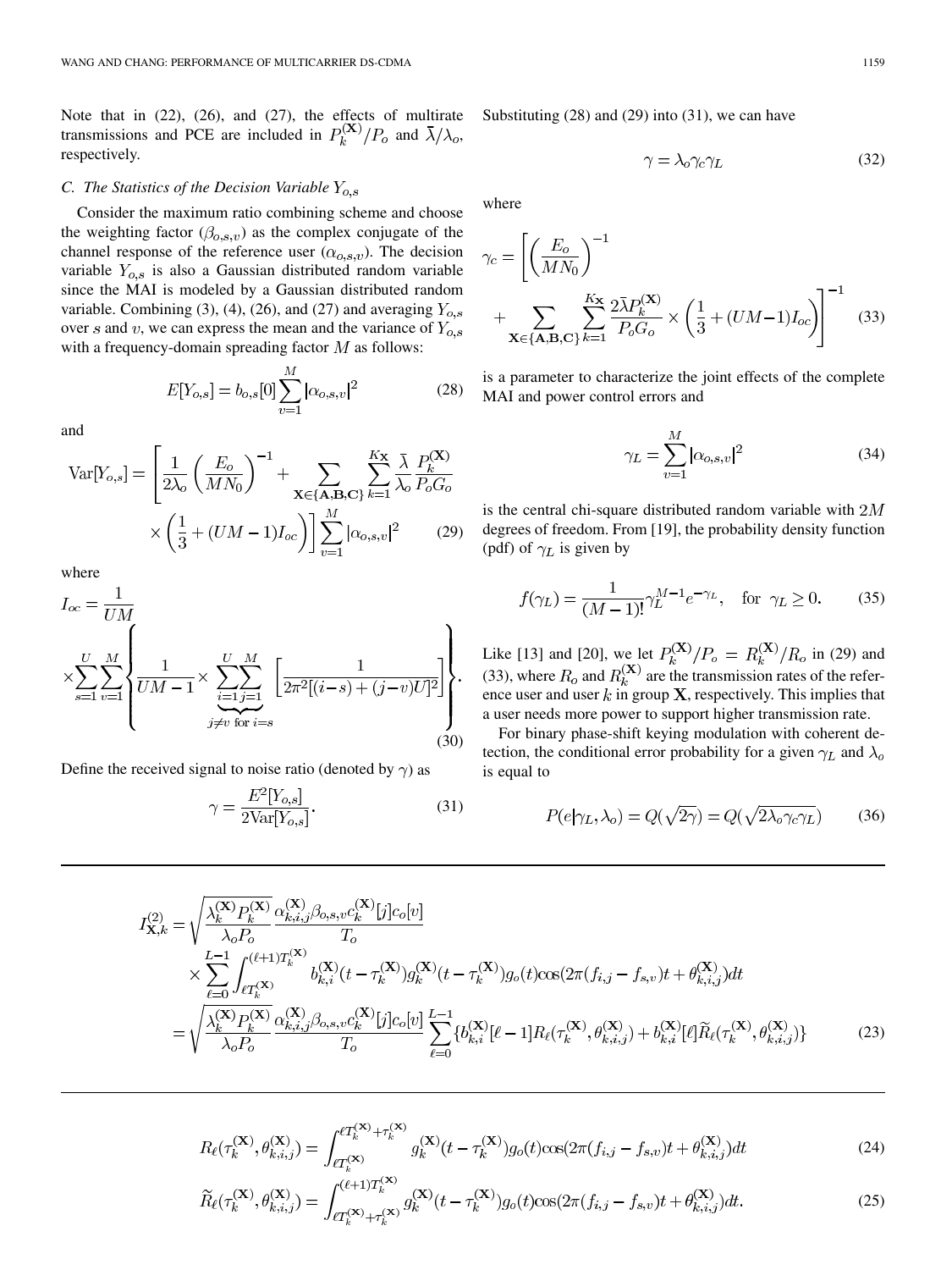where  $Q(x) = (1/\sqrt{2\pi}) \int_x^{\infty} e^{-t^2/2} dt$ . Referring to [[7\]](#page-11-0), [[15\]](#page-11-0), and averaging (36) over the pdf of  $\gamma_L$  from (35), we can further simplify the conditional error probability for a given PCE  $\lambda_o$  as

$$
P(e|\lambda_o) = \int_0^\infty Q(\sqrt{2\lambda_o \gamma_c \gamma_L}) f(\gamma_L) d\gamma_L
$$
  
= 
$$
\left[ \frac{1}{2} \left( 1 - \sqrt{\frac{\lambda_o \gamma_c}{1 + \lambda_o \gamma_c}} \right) \right]^M
$$
  

$$
\times \sum_{n=0}^{M-1} {M-1+n \choose n} \times \left[ \frac{1}{2} \left( 1 + \sqrt{\frac{\lambda_o \gamma_c}{1 + \lambda_o \gamma_c}} \right) \right]^n.
$$
 (37)

#### IV. EFFECT OF PCE ON BER PERFORMANCE

Now, we consider the effect of power control errors. According to [[15\]](#page-11-0) and [[21\]](#page-11-0), the open-loop PCE can be modeled as a log-normally distributed random variable with standard deviation  $\sigma_e$  in the decibels domain and mean  $\bar{\lambda} = \exp\{(b\sigma_e)^2/2\},\$ where  $b = \ln 10/10$ . Let  $\delta = 10 \log_{10} \lambda_0$ . Then,  $\delta$  becomes a normal distributed random variable with zero-mean and standard deviation  $\sigma_e$ . Averaging  $P(e|\lambda_o)$  of (37) over the pdf of  $\lambda_0$ , we can obtain the total error probability  $P(e)$  as in (38) shown at the bottom of the page, where

$$
\mu(\delta) = \sqrt{\frac{10^{\delta/10}\gamma_c}{1 + 10^{\delta/10}\gamma_c}}.\tag{39}
$$

Based on the Hermite polynomial approach of [[22\]](#page-11-0), the integration for a function  $q(x)e^{-x^2}$  can be computed by

$$
\int_{-\infty}^{\infty} q(x)e^{-x^2} dx = \sum_{i=1}^{H} \omega_i q(x_i)
$$
 (40)

where  $x_i$  and  $\omega_i$  are the abscissas and the weight factor of the Hermite polynomials with order D, respectively. Letting  $\delta =$  $\sqrt{2\sigma_e x}$  in (38), we can further simplify the total error probability  $P(e)$  to (41) shown at the bottom of the page. For the single-carrier DS-CDMA, the influence of the PCE was investigated by means of the first-order Taylor expansion method in [[15\]](#page-11-0). However, this method is only suitable for a small PCE  $(\sigma_e \leq 1$  dB) and small diversity order ( $L \leq 3$ ). Our approach can evaluate the effect of a larger PCE (i.e.,  $\sigma_e \geq 1$  dB) and a higher diversity order for the multicarrier DS-CDMA system. Unlike that the diversity order in the single-carrier DS-CDMA system means path diversity, the diversity order in the MC-DS-CDMA system means the frequency-domain diversity.

#### V. NUMERICAL RESULTS

In this section, we apply the developed analytical models to evaluate the joint impact of the complete MAI and the PCE on the error probability and capacity performances of a multirate MC-DS-CDMA system. In order to have the complete frequency diversity gain, the frequency separations for the  $M$ subcarriers carrying the same data bit follow the assumption of (6). We adopt the following parameters in most examples unless they are defined again.

- 1) The total number of subcarriers is 512 ( $UM = 512$ ), where  $M$  is the frequency-domain spreading factor and  $U$  is the size of the serial-to-parallel process.
- 2) Variable data rates are achieved by changing the time-domain spreading factors in a set of  $\{\max(G_o), \max(G_o)/2, \max(G_o)/4\}$ for a fixed frequency-domain spreading factor  $M$ .
- 3) There exist total 12 asynchronous users in the system, where three equal-numbered groups are formed. These three groups transmit data rates with frequency-domain and time-domain spreading factor  $(M, \max(G_o)),$  $(M, \max(G_o)/2)$ ,  $(M, \max(G_o)/4)$ , respectively.
- 4) The maximum total spreading gain is 256, i.e.,  $M \times \max(G_o) = 256.$
- 5) The Hermite polynomials order  $D$  used in (41) is 20.

#### *A. Discussions*

Here, we first qualitatively discuss the the error probability by observing the received signal-to-noise and interference ratio (SINR)  $\gamma$  defined in (31). For the sake of convenience, we assume that the bit energy  $(E_o)$  and the  $E_o/N_0$  is large enough to ignore the influence of noise on the error probability. Note that (i.e.,  $P_k^{(\mathbf{A})} G_k^{(\mathbf{A})} = P_o G_o$  is fixed). Thus, we can rewrite (31) as

$$
\gamma \approx \frac{\left(\frac{\lambda_o}{\lambda}\right) G_o \sum\limits_{v=1}^M |\alpha_{o,s,v}|^2}{\sum\limits_{\mathbf{X} \in \{\mathbf{A}, \mathbf{B}, \mathbf{C}\}} \sum\limits_{k=1}^{K_{\mathbf{X}}} 2 \frac{P_k^{(\mathbf{X})}}{P_o} \left(\frac{1}{3} + (UM - 1)I_{oc}\right)}.
$$
(42)

In this paper, variable data rates are achieved by changing the time-domain spreading factors in a set of

$$
P(e) = \frac{1}{\sqrt{2\pi\sigma_e^2}} \int_{-\infty}^{\infty} \left[ \frac{(1-\mu(\delta))}{2} \right]^M \sum_{n=0}^{M-1} \binom{M-1+n}{n} \left[ \frac{(1+\mu(\delta))}{2} \right]^n e^{-\delta^2/2\sigma_e^2} d\delta \tag{38}
$$

$$
P(e) \approx \frac{1}{\sqrt{\pi}} \sum_{i=1}^{D} \omega_i \left[ \frac{\left(1 - \mu(\sqrt{2}\sigma_e x_i)\right)^M \sum_{n=0}^{M-1} \binom{M-1+n}{n} \left[ \frac{\left(1 + \mu(\sqrt{2}\sigma_e x_i)\right)^n}{2} \right]^n \right] \tag{41}
$$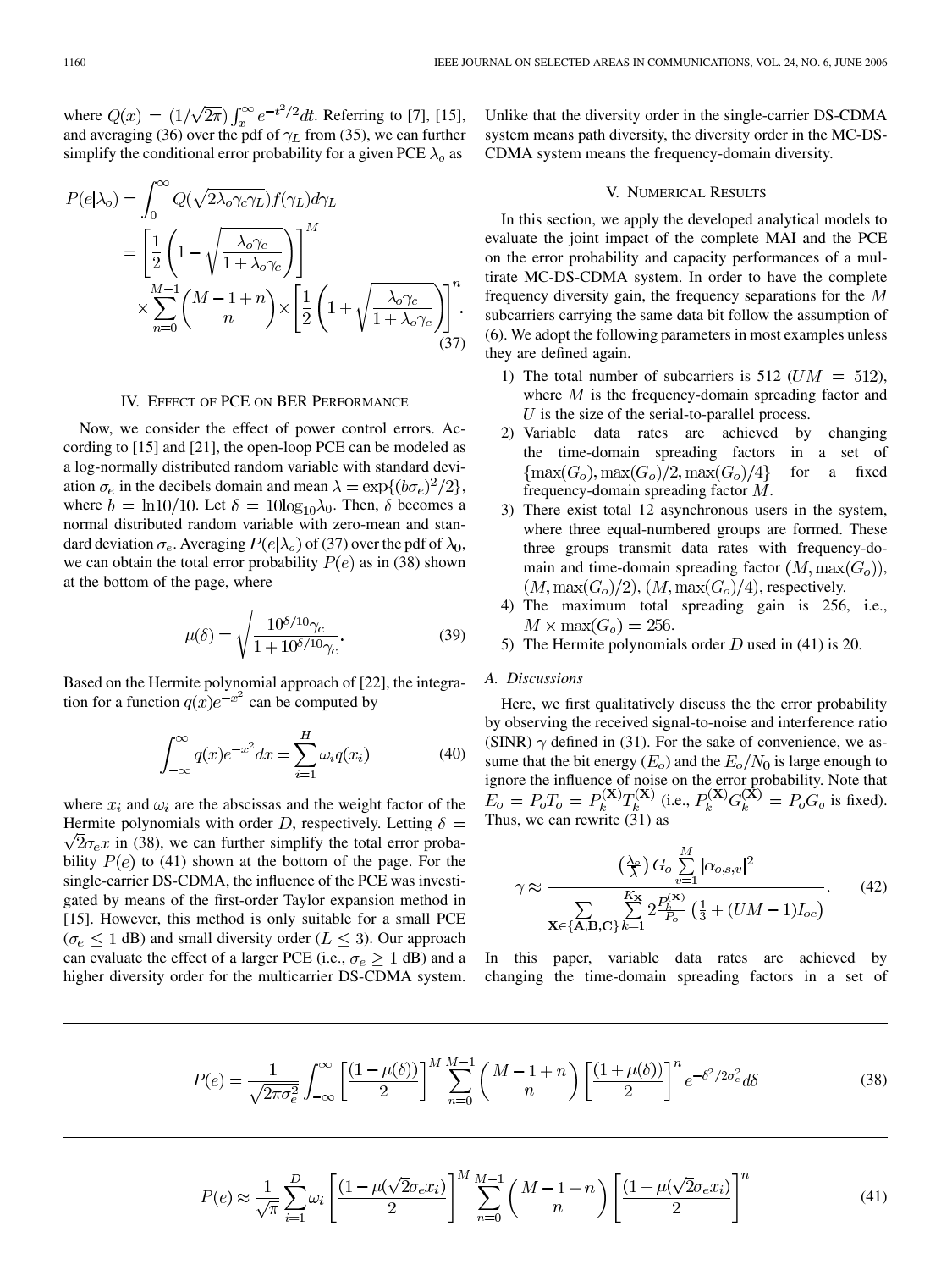

Fig. 4. Cumulative density functions of  $\zeta = G_o \sum_{v=1}^{M} |\alpha_{o,s,v}|^2$  for  $(M, G_o) = (4, 2)$  and  $(M, G_o) = (8, 1)$ .

 $\{\max(G_o), \max(G_o)/2, \max(G_o)/4\}$  for a fixed frequency-domain spreading factor  $M$ . Therefore, the ratio of different transmission power is fixed for various values of , i.e.,  $P_k^{(\mathbf{A})}/P_o$  is fixed. Note that [\[13](#page-11-0)], [[20\]](#page-11-0). According to (42), we summarize the impacts of the power control error  $(\lambda_o/\overline{\lambda})$ , the transmission powers ( $P_o$ ) and  $P_k^{(\mathbf{X})}$ , the frequency-domain spreading gain  $(M)$ , and the time-domain spreading gain  $(G<sub>o</sub>)$  on the error probability in the following.

- 1) With fixed M and  $\lambda_o/\overline{\lambda}$ , a high data rate user can have better error rate performance because the high data rate user experience small amount of interference produced by low data rate users transmitting at lower power, i.e.,  $P_k^{(\mathbf{X})}$ is smaller.
- 2) With the same conditions as above, a larger time-domain spreading factor  $(G<sub>o</sub>)$  can lead to a lower error probability because of the larger spreading gain.
- 3) With fixed  $G_0$  and  $\lambda_o/\overline{\lambda}$ , increasing the frequency-domain spreading gain  $(M)$  can result in a better error rate performance because of the larger frequency-diversity gain.
- 4) With fixed  $M$ , a larger  $G<sub>o</sub>$  can make error probability more sensitive to power control errors because the larger  $G<sub>o</sub>$  can magnify a minor change of  $\lambda_o/\overline{\lambda}$ . Thus, a better error rate performance thanks to a larger  $G<sub>o</sub>$  comes at the cost of being more sensitive to power control errors.
- 5) Similar to the above phenomenon, a large  $M$  can also raise the sensitivity of the error probability to power control errors, although larger frequency-domain spreading gain can result in a lower error probability.
- 6) With a fixed product of  $M \times G_o$ , frequency-domain spreading  $(M)$  in the MC-DS-CDMA system is more sensitive to power control errors than time-domain spreading  $(G<sub>o</sub>)$ . To compare  $(M, G<sub>o</sub>) = (4, 2)$  and  $(8, 1)$ , we let  $\zeta = G_0 \sum_{v=1}^{M} |\alpha_{o,s,v}|^2$ . Fig. 4 shows the cumulative density functions of  $\xi$  for  $(M, G_o) = (4, 2)$  and (8, 1). From the figure, one can find the 90th percentile of  $\xi$ for  $(M, G<sub>o</sub>) = (8, 1)$  is 4.6 which is larger than 3.3 for



Fig. 5. The impact of the joint effect of complete MAI and PCE on the error rate performance of the MC-DS-CDMA system with  $(M, G_o) = (8, 8), (8, 16),$ and (8,32), where  $M \times \max(G_o) = 256$  and the standard deviation of PCE  $\sigma_e \, = \, 1.5$  dB.

 $(M, G_o) = (4, 2)$ . Thus, the case of  $(M, G_o) = (8, 1)$ results in larger diversity gain than  $(M, G_o) = (4, 2)$ . That is, the case of  $(M, G<sub>o</sub>) = (8, 1)$  can amplify a small change of  $\lambda_o/\lambda$  more than the case of  $(M, G_o) = (4, 2)$ . Hence,  $(M, G<sub>o</sub>) = (8, 1)$  is also more sensitive to power control errors.

## *B. Impact of Complete MAI and PCE on Bit Error Probability*

Fig. 5 shows the joint effect of complete MAI and PCE on the error rate performance of the MC-DS-CDMA system. Assume that 12 asynchronous users be equally partitioned into three groups with the frequency-domain and time-domain spreading factors  $(M, G_o) = (8, 8)$ ,  $(8, 16)$ , and  $(8, 32)$ , respectively. First, without power control, we have following important observations.

- Compared with the effect of the main-subcarrier-only MAI, the complete MAI from all the intersubcarriers significantly degrades the BER performance. For  $P(e) = 1.5 \times 10^{-3}$  and  $(M, G_o) = (8, 8)$ , the required  $E_b/N_0$  is 10 dB in the main-subcarrier-only MAI case, while the required  $E_b/N_0$  is increased to 12 dB in the complete MAI case.
- High data rate users have better BER performance compared with low data rate users. This observation confirms the first point of qualitative analysis in Section V.
- Note that both the main-subcarrier-only MAI and the complete MAI result in a floor of error probability in the region of high  $E_b/N_0$ . In the former case, the error floor is about  $1.95 \times 10^{-5}$ , while in the latter case the error floor is increased to  $1.47 \times 10^{-4}$ .

Now, we consider the impact of PCE. In the figure, the standard deviation of PCE  $\sigma_e = 1.5$  dB. For comparison, we also show the case with the single user and perfect power control (the curve with the legend "*Neither complete MAI nor PCE*") and the case with the single user and imperfect power control (the curve with the legend "*PCE only*"). We observe that PCE exacerbates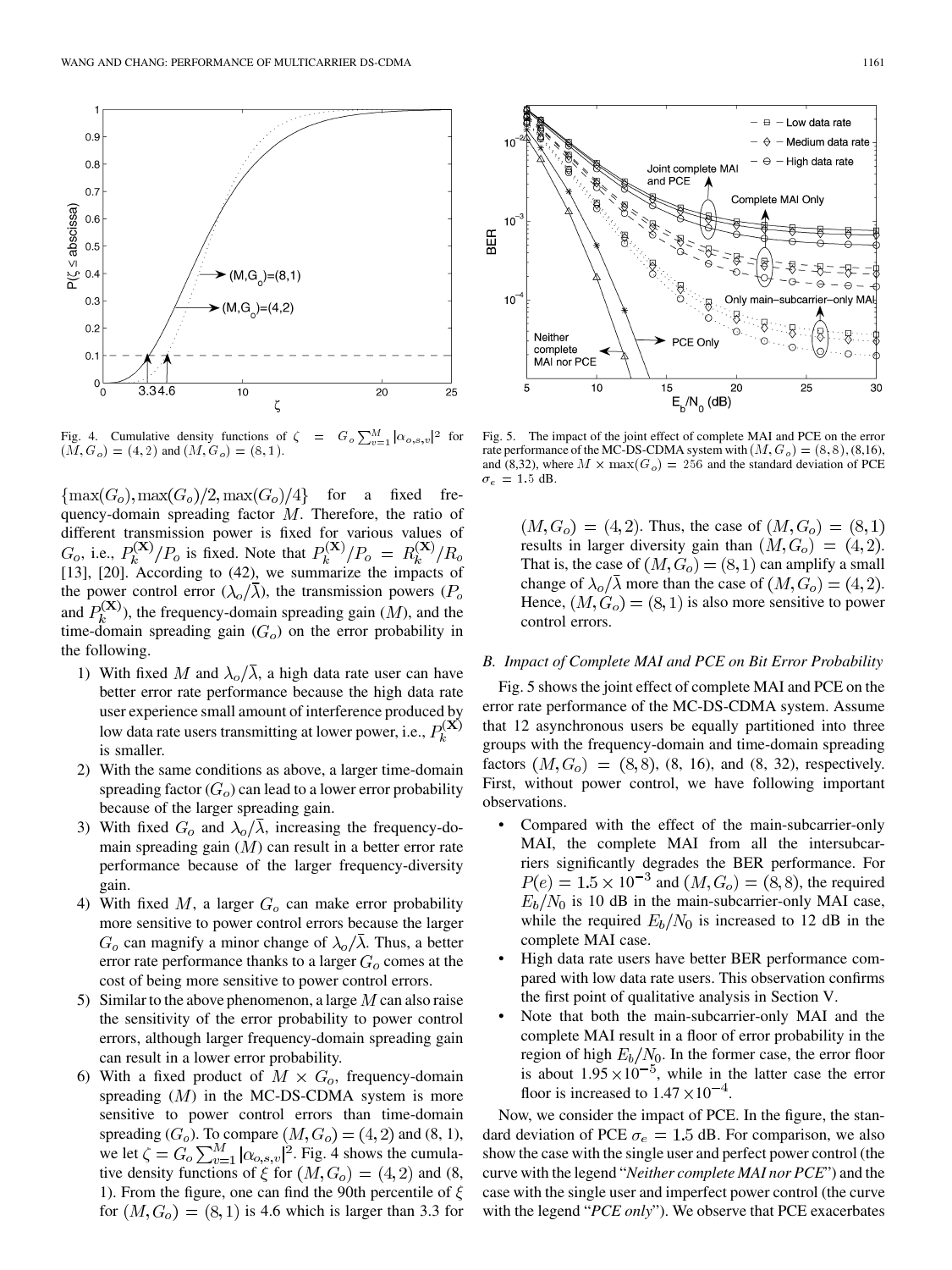

Fig. 6. The impact of PCE on the error rate performance of the MC-DS-CDMA system with a fixed frequency-domain spreading factors  $(M = 8)$  and various time-domain spreading factors  $G<sub>o</sub> = 8$ , 16, and 32 for  $M \times \max(G_o) = 256, 512,$  and 1024, respectively, when  $E_b/N_0 = 25$  dB.

the effect of the complete MAI. That is, the increase of the required  $E_h/N_0$  due to the joint PCE and complete MAI is indeed higher than the summation of those due to PCE only and complete MAI only individually. For  $P(e) = 10^{-3}$ , the required  $E_b/N_0$  are 8.2, 9.1, 13.8, and 16.8 dB for the cases of "*Neither complete MAI nor PCE*, " "*PCE only*," "*Complete MAI only*," and "*Joint complete MAI and PCE*, " respectively. Compared with the based-line case of "*Neither complete MAI nor PCE*, " the effect of power control errors increases the required  $E_b/N_o$ by 0.9 dB (i.e., the difference of 8.2 and 9.1 dB), while the effect of the complete MAI increases the required  $E_b/N_o$  by 5.6 dB (i.e., the difference of 8.2–13.8 dB). However, the joint effect of the complete MAI and PCE increases the required  $E_b/N_a$  by 8.6 dB (i.e., the difference of 16.8 and 8.2 dB). As a result, the joint effect of complete MAI and PCE further degrades the performance by 2.1 dB compared with the sum of the degradation from complete MAI only and PCE only individually.

# *C. Impact of Various Time-Domain and Frequency-Domain Spreading Factors*

Fig. 6 shows the impact of various time-domain spreading factors and PCE on the multirate MC-DS-CDMA system when frequency-domain spreading factor  $M = 8$  and  $E_b/N_0$  = 25 dB. The error rate performances of three groups of spreading factors for  $M \times \max(G_o) = 256, 512,$  and 1024 are compared. To ease illustration, we only show the performances with the highest data rate in each group, i.e., (8,8), (8,16), and (8,32). In general, we find that a larger maximum total spreading gain by increasing the time-domain spreading factor can improve the performance. This is mainly because users transmit lower power in a group of a larger maximum total spreading gain, thereby yielding fewer interference. Note that the product of the frequency-domain spreading gain and the time-domain spreading gain is not the only factor to determine the system performance. It is also influenced by various levels



Fig. 7. The impact of PCE on the error rate performance of the MC-DS-CDMA system with a fixed time-domain spreading factors ( $G_o = 16$ ) and various frequency-domain spreading factors  $M = 4$ , 8, and 16 for  $M \times \max(G_o) = 256, 512, \text{ and } 1024$ , respectively, when  $E_b/N_0 = 25$  dB.

of transmission power from surrounding multirate users. In Fig. 6, the group with  $M \times \max(G_{\alpha}) = 256$  means that four users are allocated with the rates  $(M, G_o) = (8, 8), (8, 16),$  $(8, 32)$ , respectively. Thus, the user with  $(M, G_0) = (8, 32)$  in this group belongs to the low rate user and will experience the interference from three low-rate users with  $(M, G_0) = (8, 32)$ , four medium-rate users with  $(M, G<sub>o</sub>) = (8, 16)$ , and four high rate user with  $(M, G_{\mathfrak{o}}) = (8, 8)$ . Similarly, a user with  $(M, G_o) = (8, 32)$  in the group with  $M \times \max(G_o) = 1024$ is classified to a high rate user, who will be interfered by three other high-rate users with  $(M, G_o) = (8, 32)$ , four medium-rate users with  $(M, G<sub>o</sub>) = (8, 64)$ , and four low rate users with  $(M, G_o) = (8, 128)$ . Due to less interference, a user with  $(M, G_o) = (8, 32)$  in the group of  $M \times \max(G_o) = 1024$ indeed outperforms the user with  $(M, G_{o}) = (8, 32)$  in the group of  $M \times \max(G_o) = 256$ . Our developed analytical model (i.e., (34)) can accurately calculate the MAI in the multirate MS-DS-CDMA system. Furthermore, due to the reason of the second point of the qualitatively analysis in Section V, the high rate user with  $(M, G_o) = (8, 32)$  in the group of  $M \times \max(G_{o}) = 1024$  can outperform the high rate user with  $(M, G_o) = (8, 8)$  in the group of  $M \times \max(G_o) = 256$ , as shown in Fig. 5.

However, an MC-DS-CDMA system with a larger time-domain spreading factor also becomes more sensitive to PCE. When  $(M, G<sub>o</sub>) = (8, 8)$  and  $\sigma_e$  increasing from 0 to 4 dB, the error probability is increased by about an order of  $10^2$  (i.e., from  $2.77 \times 10^{-4}$  to  $1.16 \times 10^{-2}$ ). For  $(M, G_o) = (8, 32)$  in the same range of  $\sigma_e$ , the error probability is increased by about an order of  $10^3$  (i.e., from  $1.88 \times 10^{-7}$  to  $7.49 \times 10^{-4}$ ). This phenomenon can be explained by the fourth point of the qualitative analysis in Section V. Thus, power control errors can reduce the performance benefits resulting from a larger time-domain spreading factor.

In Fig. 7, the impact of PCE on the multirate MC-DS-CDMA system is evaluated for a fixed time-domain spreading factor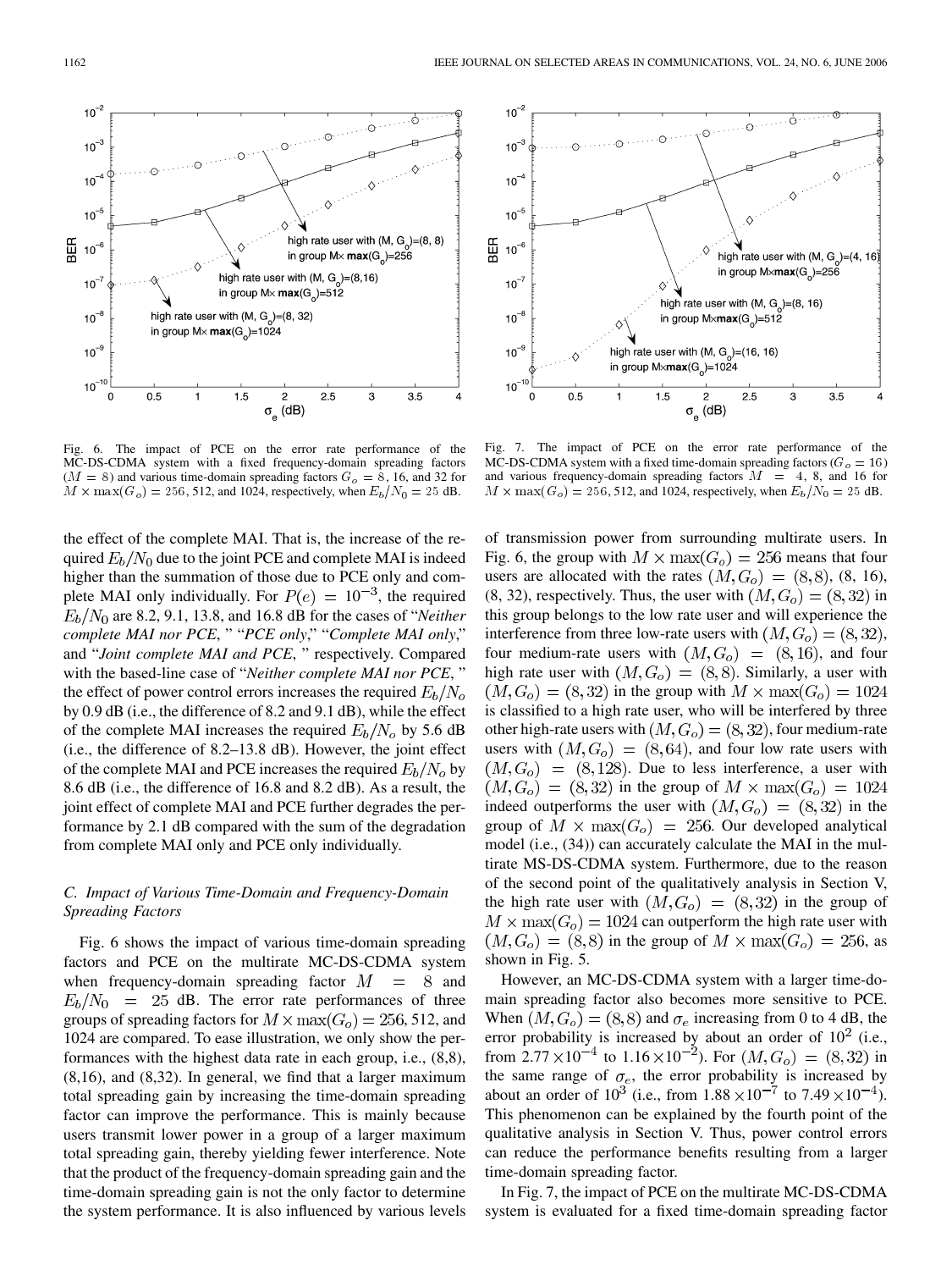

Fig. 8. The impact of PCE on the error rate performance of the MC-DS-CDMA system with various combinations of  $(M, G_o) = (4, 16)$ , (8,8), and (16,4), where  $M \times \max(G_o) = 256$  and  $E_b/N_0 = 25$  dB.

 $(G<sub>o</sub> = 16)$  and changing the frequency-domain spreading factors when  $E_b/N_0 = 25$  dB. Consider three sets of spreading factors for  $M \times \max(G_o) = 256, 512,$  and 1024. Here, we only show the performance with  $(M, G_0) = (4, 16)$  for  $M \times$  $\max(G_o) = 256$ , (8, 16) for  $M \times \max(G_o) = 512$ , and (16, 16) for  $M \times \max(G_o) = 1024$ . In the figure, as stated in the third and fifth points of the qualitative analysis in Section V, a larger maximum total spreading gain by increasing the frequency-domain spreading factor results in better performance due to a larger frequency-domain diversity gain but the sensitivity of the system to PCE also becomes higher. For example, when  $M = 4$ and  $\sigma_e$  increases from 0 to 4 dB, the error probability changes from the order of  $10^{-4}$  to  $10^{-2}$ , whereas for  $M = 16$  the error probability changes from the order of  $10^{-10}$  to  $10^{-4}$ . When the frequency-domain spreading factor  $(M)$  increases, the aggregated PCE's among  $M$  subcarriers become quite significant, and therefore reduce the advantage of frequency diversity over the system with a smaller frequency-domain spreading factor.

Interestingly, by comparing Figs. 6 and 7, one can find that frequency-domain spreading  $(M)$  in the MC-DS-CDMA system is more sensitive to power control errors than time-domain spreading  $(G<sub>o</sub>)$ . This phenomena can be explained by the sixth point of the qualitative analysis. To further confirm the above interesting observation, we perform simulations and evaluate the BER of MC-DS-CDMA systems according to (38) to illustrate the impact of PCE  $(\sigma_e)$  with various combinations of frequency-domain and time-domain spreading factors, as shown in Fig. 8. We let the maximum total spreading gain  $M \times \max(G_o) = 256$  in this example. First, it is shown that the Hermite approach can accurately match both the analytical integration results and the simulation results. Second and more importantly, comparing the result of  $(M, G_0) = (16, 4)$  with  $(M, G<sub>o</sub>) = (4, 16)$ , we find that the performance improvement thanks to a larger frequency spreading factor is reduced as  $\sigma_e$  increases. For  $\sigma_e = 0$  dB, changing the spreading factor from  $(M, G_o) = (4, 16)$  to  $(M, G_o) = (16, 4)$  can improve the bit error rate  $P(e) = 9.3 \times 10^{-4}$  to  $P(e) = 3.7 \times 10^{-5}$ .



Fig. 9. The impact of complete MAI and PCE on the capacity of the multirate MC-DS-CDMA system with  $\{(M, G_o)\} = \{(8, 8), (8, 16), (8, 32)\}.$ 

However, in the case of  $\sigma_e$  = 4 dB,  $P(e)$  = 9.5  $\times$  10<sup>-3</sup> for  $(M, G_o)$  = (4,16) and  $P(e)$  = 8.2 × 10<sup>-3</sup> for  $(M, G<sub>o</sub>) = (16, 4)$ . Although the system with a larger frequency-domain spreading factor still performs better than that with a smaller frequency spreading factor, the difference between the two becomes quite insignificant in the presence of a large power control error.

### *D. Impact of Complete MAI and PCE on Capacity*

Fig. 9 shows the impact of the complete MAI and PCE on the capacity of the multirate MC-DS-CDMA system with time-domain and frequency-domain spreading factors in the group of  $M \times \max(G_o) = 256$ ,  $M = 8$  and  $E_b/N_0 = 25$  dB. In the figure, the total number of users is three times the abscissa and the only the curve of  $(M, G_o) = (8, 32)$  is drawn for each case. For a given  $P(e) = 10^{-3}$  requirement and  $\sigma_e = 0$  dB, the numbers of acceptable users in each group are eight and five for the main-subcarrier-only MAI and the complete MAI, respectively. The capacity decreases by 37.5%. However, for PCE  $\sigma_e = 3$  dB and the complete MAI, is the number of acceptable users becomes two. That is, the joint effect of the PCE and the complete MAI can further decrease the capacity by 60% (from 5 to 2). Clearly, the effect of PCE worsens the impact of the complete MAI on the capacity of the multirate MC-DS-CDMA system. This phenomenon can be explained by observing the parameter  $\overline{\lambda}$  (denoting the average power control error ) in  $\gamma_c$  of (33), where the joint effect of PCE and complete MAI is analytically modeled by the term  $(UM-1)I_{oc})]/(P_oG_o).$ 

### VI. CONCLUDING REMARKS

In this paper, we have developed an analytical model to quantitatively evaluate the performance of multirate MC-DS-CDMA systems using time- and frequency-domain spreading codes subject to the PCE and the complete MAI from all subcarriers. Applying the developed analytical model, we have obtained the following observations.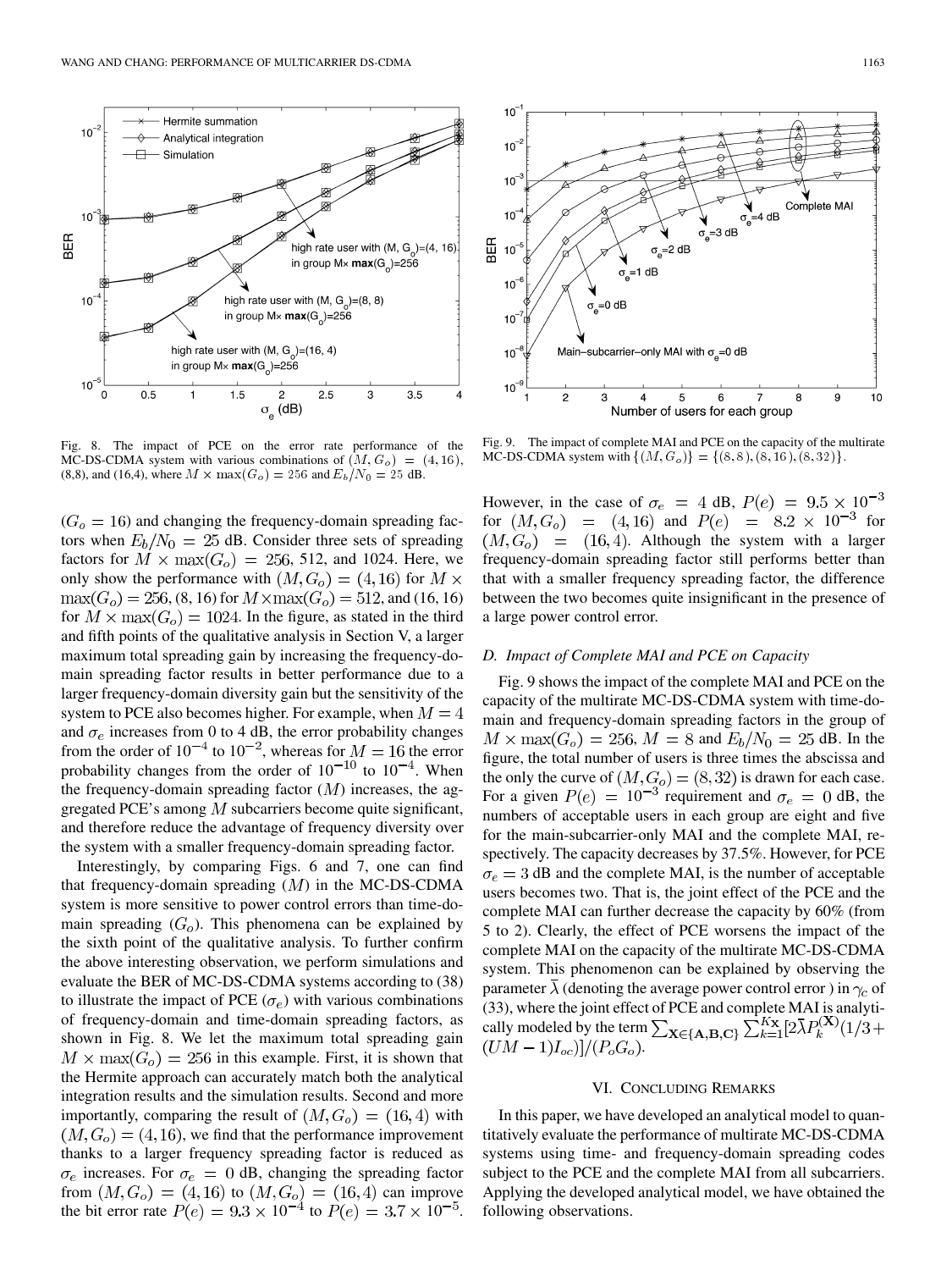- When both PCE and the complete MAI are jointly considered, the effect of PCE can exacerbate the impact of complete MAI on the MC-DS-CDMA system, or *vice versa*.
- A larger maximum total spreading gain either by increasing frequency- or time-domain spreading factors can enhance the performance of the multirate MC-DS-CDMA system. However, the sensitivity of these performance gains to power control errors cannot be ignored.
- A larger PCE  $(\sigma_e)$  can possibly make the frequency-domain diversity gain diminish faster than the gain obtained from the time-domain spreading. Thus, although for the same maximum total time and frequency spreading gain, the MC-DS-CDMA system with a larger frequency-domain spreading factor results in better performance than that with a larger time-domain spreading factor, the performance difference between the two become less significant as power control errors increase.

The developed analytical model and the above observations can provide some important insights into the performance issues of multirate MC-DS-CDMA systems. Possible interesting research topics that can be extended from this work include: 1) to analyze the multirate MC-DS-CDMA system under other types of fading channels [\[12](#page-11-0)], [\[23](#page-11-0)] and other distortion [\[24](#page-11-0)] subject to power control errors and complete MAI and 2) to develop resource allocation mechanisms including code assignment, subcarrier allocation [[25\]](#page-11-0), scheduling [[26\]](#page-11-0), and power control schemes [[27\]](#page-11-0) for the multirate MC-DS-CDMA system.

#### APPENDIX I

In this appendix, we derive  $\text{Var}[R(\tau_k^{(k)}, \theta_{k,i}^{(k)})]$ . To ease the notation, let  $\tau_k^{(\mathbf{A})} = \tau$  and  $\theta_{k,i,j}^{(\mathbf{A})} = \theta$ . Then, we can calculate by

$$
Var[R(\tau,\theta)] = E_{\tau}[E_{\theta}[R^2(\tau,\theta)]]. \tag{43}
$$

Recall that in the case of  $(0 \leq \tau_k^{(1,1)} < T_o)$ ,  $\tau$  is uniformly distributed in  $[0, T<sub>o</sub>)$ . Hence, we assume that  $(h + 1)T_c$ , where  $0 \le h \le G_o - 1$  and  $G_o$  is the time-do-

main spreading factor of the reference user. Following the same procedure as [[7\]](#page-11-0), we have (44) shown at the bottom of the page. Then, the expectation of (44) with respective to  $\tau$  over [0,  $T_o$ ) can be obtained by calculating (45)–(46) shown at the bottom of the page. Similarly, we can obtain

$$
Var[\widetilde{R}(\tau,\theta)] = Var[R(\tau,\theta)]\tag{47}
$$

$$
=\frac{G_o T_c^2}{4\pi^2[(i-s)+(j-v)U]^2}.
$$
 (48)

## APPENDIX II

Here, we derive  $\text{Var}[R(T_o, \theta_{k,i,j}^{(k)})]$ . Let  $\tau_k^{(k)} = \tau$  and without loss of generality. Then,  $Var[R(T_o, \theta_{k,i,j}^{(A)})]$  can be calculated as

$$
Var[R(T_o, \theta)] = E_{\tau}[E_{\theta}[R^2(T_o, \theta)]].
$$
 (49)

Recall that  $\tau$  and  $\theta$  are uniformly distributed in  $[T_o, T_k^{(\mathbf{A})}]$  and , respectively. Assume  $hT_c \leq \tau < (h+1)T_c$ , where ;  $G_o$  and  $G_k^{(\mathbf{A})}$  are the time-domain spreading factors of the reference user and the interfering user, respectively. Then, referring to (10), we can express  $R(T_o, \theta)$  as

$$
R(T_o, \theta) = \sum_{j=0}^{G_o - 1} g_o[j] g_k^{(\mathbf{X})} [G_k^{(\mathbf{X})} - h - 1 + j]
$$
  
\n
$$
\times \int_{jT_c}^{jT_c + \tau - hT_c} \cos\left(\frac{2\pi z t}{T_c} + \theta\right) dt
$$
  
\n
$$
+ \sum_{j=0}^{G_o - 1} g_o[j] \times g_k^{(\mathbf{X})} [G_k^{(\mathbf{X})} - h + j]
$$
  
\n
$$
\times \int_{jT_c + \tau - hT_c}^{(j+1)T_c} \cos\left(\frac{2\pi z t}{T_c} + \theta\right) dt
$$
(50)

where

$$
z = (i - s) + (j - v)U.
$$
 (51)

$$
E_{\theta}[R^{2}(\tau,\theta)] = \frac{1}{2} \int_{hT_{c}}^{(h+1)T_{c}} \left\{ (\tau - hT_{c})^{2} \times \text{sinc}^{2} \left( \frac{\pi z(\tau - hT_{c})}{T_{c}} \right) (h+1) + ((h+1)T_{c} - \tau)^{2} \times \text{sinc}^{2} \left( \frac{\pi z((h+1)T_{c} - \tau)}{T_{c}} \right) h \right\} d\tau \tag{44}
$$

$$
\begin{split} \text{Var}[R(\tau,\theta)]\\ &= \frac{1}{2T_o} \sum_{h=0}^{G_o-1} \int_{hT_c}^{(h+1)T_c} \left\{ (\tau - hT_c)^2 \times \text{sinc}^2 \left( \frac{\pi z (\tau - hT_c)}{T_c} \right) (h+1) + ((h+1)T_c - \tau)^2 \times \text{sinc}^2 \left( \frac{\pi z ((h+1)T_c - \tau)}{T_c} \right) h \right\} d\tau \\ &= \frac{G_o T_c^2}{4\pi^2 [(i-s) + (j-v)U]^2} \end{split} \tag{46}
$$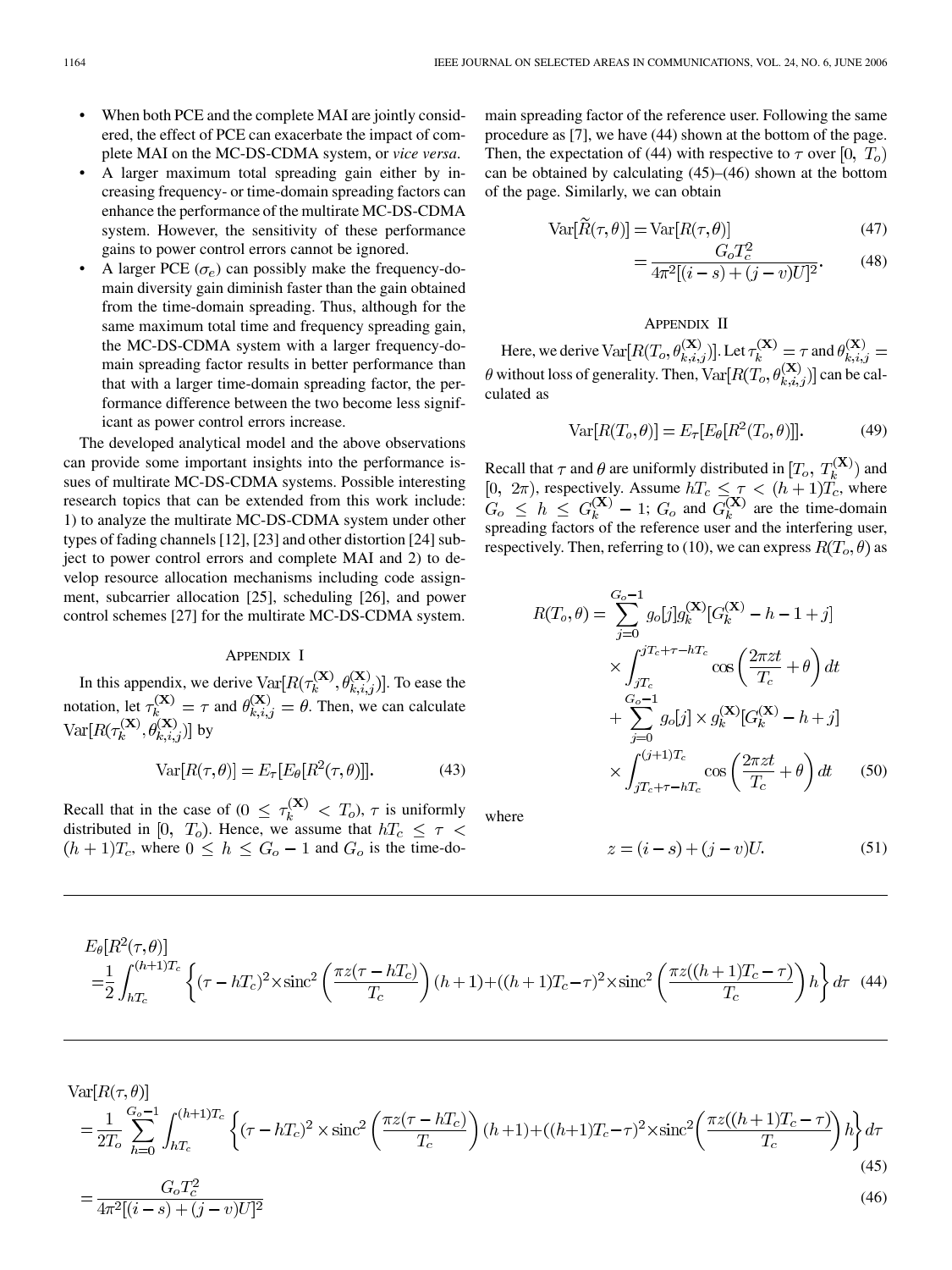<span id="page-11-0"></span>

#### After some deductions, we obtain

$$
R(T_o, \theta) = (\tau - hT_c)\operatorname{sinc}\left(\frac{\pi z}{T_c}(\tau - hT_c)\right)
$$
  
 
$$
\times \sum_{j=0}^{G_o - 1} g_o[j] \times g_k^{(\mathbf{X})} [G_k^{(\mathbf{X})} - h - 1 + j]\operatorname{cos}\Phi_{j,\tau}^{(1)}
$$
  
+ 
$$
[(h+1)T_c - \tau] \times \operatorname{sinc}\left(\frac{\pi z}{T_c}((h+1)T_c - \tau)\right)
$$

$$
\times \sum_{j=0}^{G_o - 1} g_o[j] g_k^{(\mathbf{X})} [G_k^{(\mathbf{X})} - h + j] \cos \Phi_{j,\tau}^{(2)} \tag{52}
$$

where

$$
\Phi_{j,\tau}^{(1)} = \frac{\pi z}{T_c} (2jT_c + \tau - hT_c) + \theta
$$
\n(53)

$$
\Phi_{j,\tau}^{(2)} = \frac{\pi z}{T_c}((2j+1)T_c + \tau - hT_c) + \theta.
$$
 (54)

Taking the expectation of  $R^2(T_o, \theta)$  respective to  $\theta$  over  $[0, 2\pi)$ , , and  $g_k^{(\mathbf{A})}[j]$ , where  $g_o[j]$  and  $g_k^{(\mathbf{A})}[j]$  are assumed to be with equal probability, we can have

$$
E_{\theta}[R^2(T_o, \theta)] = \frac{G_o}{2} \left[ (\tau - hT_c)^2 \text{sinc}^2 \left( \frac{\pi z}{T_c} (\tau - hT_c) \right) + [(h+1)T_c - \tau]^2 \text{sinc}^2 \left( \frac{\pi z}{T_c} ((h+1)T_c - \tau) \right) \right].
$$
 (55)

Finally, substituting (55) into (49), we can get  $\text{Var}[R(T_o, \theta)]$  by calculating (56)–(57) shown at the top of the page.

#### **REFERENCES**

- [1] D. K. Kim and S.-H. Hwang, "Capacity analysis of an uplink synchronized multicarrier DS-CDMA system," *IEEE Commun. Lett.*, vol. 6, pp. 99–101, Mar. 2002.
- [2] J. Namgoong, T. Wong, and J. Lehnert, "Subspace multiuser detection for multicarrier DS-CDMA," *IEEE Trans. Commun.*, vol. 48, no. 11, pp. 1897–1908, Nov. 2000.
- [3] S. Hara and R. Prasad, "Overview of multicarrier CDMA," *IEEE Commun. Mag.*, vol. 35, no. 12, pp. 126–133, Dec. 1997.
- [4] L. Loyola and T. Miki, "A new transmission and multiple access scheme based on multicarrier CDMA for future highly mobile networks," in *Proc. IEEE Int. Symp. Pers., Indoor and Mobile Radio Commun.*, vol. 2, Sep. 2003, pp. 1944–1948.
- [5] L.-L. Yang and L. Hanzo, "Multicarrier DS-CDMA: A multiple access scheme for ubiquitous broadband wireless communications," *IEEE Commun. Mag.*, vol. 41, no. 10, pp. 116–124, Oct. 2003.
- [6] D. K. Kim and S.-H. Hwang, "Capacity analysis of an uplink synchronized multicarrier DS-CDMA system," *IEEE Commun. Lett.*, vol. 6, pp. 99–101, Mar. 2002.
- [7] L. Hanzo, L.-L Yang, E.-L Kuan, and K. Yen, *Single and Multi-Carrier DS-CDMA Multi-User Detection, Space-Time Spreading, Synchronization, Networking and Standards*, 1st ed. New York: Wiley, 2003.
- [8] L.-L. Yang and L. Hanzo, "Generalized multicarrier DS-CDMA using various chip waveforms," in *Proc. IEEE Wireless Commun. Netw.g Conf.*, vol. 51, May 2003, pp. 748–752.
- [9] -, "Performance of broadband multicarrier DS-CDMA using space–time spreading-assisted transmit diversity," *IEEE Trans. Wireless Commun.*, vol. 4, no. 3, pp. 885–894, May 2005.
- [10] J.-H. Rhee, M.-Y. Woo, and D.-K. Kim, "Multichannel joint detection of multicarrier 16-QAM DS/CDMA system for high-speed data transmission," *IEEE Trans. Veh. Technol.*, vol. 52, no. 1, pp. 37–47, Jan. 2003.
- [11] C. W. You and D. S. Hong, "Multicarrier CDMA systems using time-domain and frequency-domain spreading codes," *IEEE Trans. Commun.*, vol. 51, no. 1, pp. 17–21, Jan. 2003.
- [12] L.-L. Yang and L. Hanzo, "Performance of generalized multicarrier DS-CDMA over Nagagami-m fading channels," *IEEE Trans. Commun.*, vol. 50, no. 6, pp. 956–966, Jun. 2002.
- [13] K. S. Lim and J. H. Lee, "Performance of multirate transmission schemes for a multicarrier DS/CDMA system," in *Proc. IEEE Veh. Technol. Conf.*, vol. 2, Oct. 2001, pp. 767–771.
- [14] S. Ulukus and R. D. Yates, "Stochastic power control for cellular radio systems," *IEEE Trans. Commun.*, vol. 46, no. 6, pp. 784–798, Jun. 1998.
- [15] N. Kong and L. B. Milstein, "Error probability of multicell CDMA over frequency selective fading channels with power control error," *IEEE Trans. Commun.*, vol. 47, no. 4, pp. 608–617, Apr. 1999.
- [16] J. M. Romero-Jerez, M. Ruiz-Garcia, and A. Diaz-Estrella, "Effects of multipath fading on BER statistics in cellular CDMA networks with fast power control," *IEEE Commun. Lett.*, vol. 4, pp. 349–351, Nov. 2000.
- [17] Abrardo and D. Sennati, "On the analytical evaluation of closed-loop power-control error statistics in DS-CDMA cellular systems," *IEEE Trans. Veh. Technol.*, vol. 49, no. 6, pp. 2071–2080, Nov. 2000.
- [18] L.-C. Wang and C.-W. Chang, "Probability of false power control command in CDMA systems subject to measurement errors," *IEEE Commun. Lett.*, vol. 9, pp. 298–300, Apr. 2005.
- [19] M. Fisz, *Probability Theory and Mathematical Statistics*, 1st ed. New York: Krieger, 1963.
- [20] T. Ottosson and A. Svensson, "On schemes for multirate support in DS-CDMA systems," *Wireless Pers. Commun.*, vol. 6, no. 3, pp. 265–287, Mar. 1998.
- [21] H.-J. Su and E. Geraniotis, "Adaptive closed-loop power control with quantized feedback and loop filtering," *IEEE Trans. Wireless Commun.*, vol. 1, no. 1, pp. 76–86, Jan. 2002.
- [22] M. Abramowitz and I. A. Stegun, *Handbook of Mathematical Functions with Formulas, Graphs, and Mathematical Tables*: U.S. Dept. Commerce National Bureau of Standards, 1964, vol. 55, Applied Mathematics Series.
- [23] S. Hara and R. Prasad, "Design and performance of multicarrier CDMA system in frequency-selective Rayleigh fading channels," *IEEE Trans. Veh. Technol.*, vol. 48, no. 5, pp. 1584–1595, Sep. 1999.
- [24] L. Rugini and P. Banelli, "BER of MC-DS-CDMA systems with CFO and nonlinear distortions," in *Proc. IEEE Int. Conf. Acoustics, Speech, and Signal Processing*, vol. 4, May 2004, pp. iv773–iv776.
- [25] L. Hai and Y. H. Chew, "An adaptive subcarrier allocation scheme for MC-DS-CDMA systems in the presence of multiple access interference," in *Proc. IEEE Int. Conf. Commun.*, Jun. 2004, pp. 2894–2898.
- [26] H. Kim and Y. Han, "A proportional fair scheduling for multicarrier transmission systems," *IEEE Commun. Lett.*, vol. 9, pp. 210–212, Mar. 2005.
- [27] M. Hamza, H. T. Huynh, and P. Fortier, "Fixed and multiple step power control for MC-DS-CDMA in indoor and outdoor environments," in *Proc. IEEE Int. Conf. Commun.*, Jun. 2004, pp. 2965–2969.